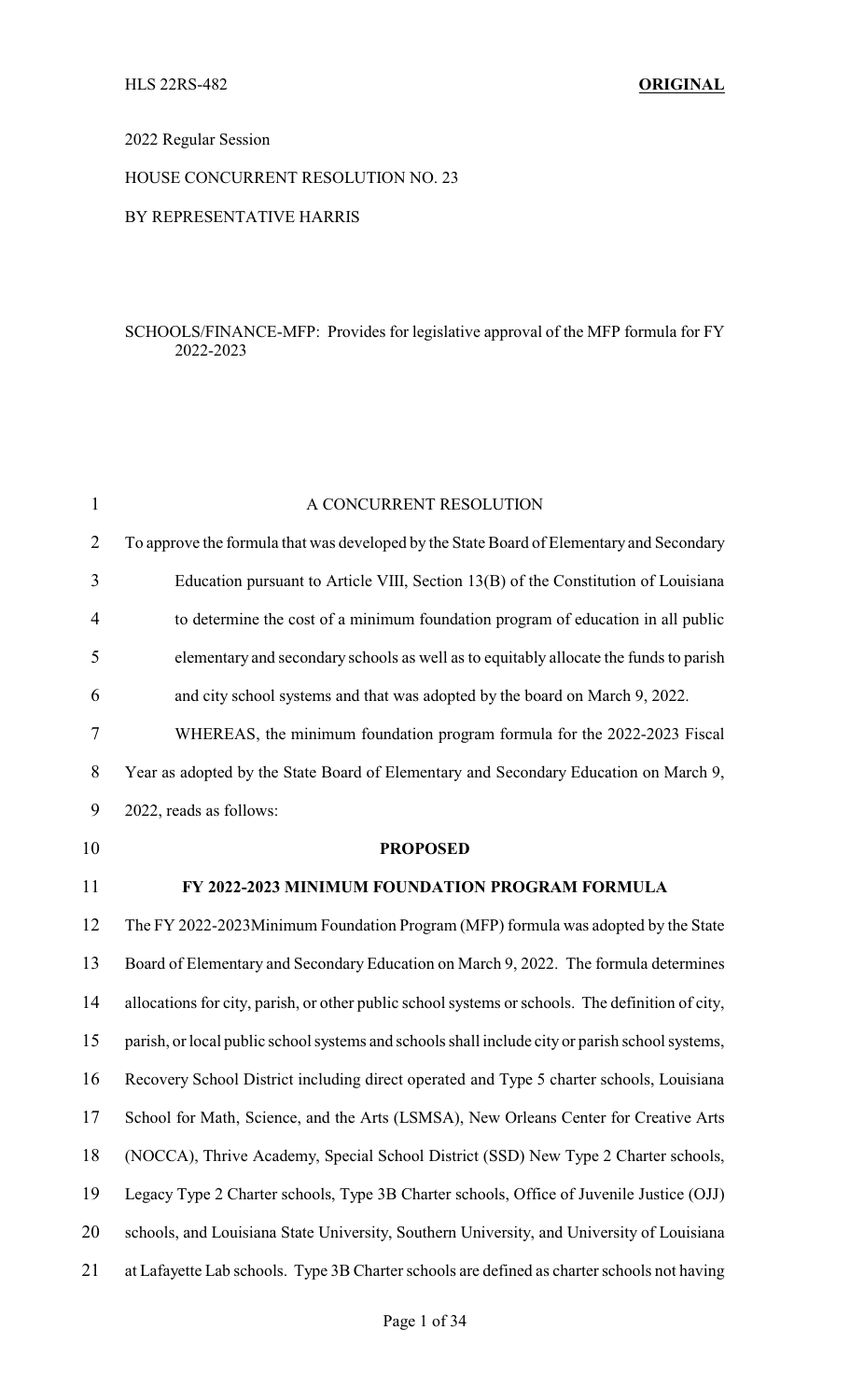#### HLS 22RS-482 **ORIGINAL**

 returned to the transferring school system pursuant to R.S. 17:10.7.1 and operating independently. The formula is divided into four calculations as follows:

 **Level 1** determines the minimum cost of education based on the education needs of each student. The cost includes funding for students enrolled in city and parish school systems, Recovery School District direct operated and Type 5 Charter schools, New Type 2 Charter schools, and Type 3B Charter schools. The cost is then shared equitably between the State and the city and parish school systems based on the ability of the systems to support education in their communities through local sales and property tax revenues.

 **Level 2** provides an incentive for city and parish school systems to support education in their communities above the minimum level of financial support required.

 **Level 3** provides specific legislative education funding to city, parish, or other local public school systems or schools for Continuation of Certificated and Support Worker pay raises, the Historical Formula Allocation, and Mandated Operating Costs.

**Level 4** provides additional funding including:

 • Supplementary funding to meet specific needs at city, parish, or other 18 local school systems and schools including International Associate Teacher Salary and Stipends Allocation, Career Development Allocation, High Cost Services Allocation, Supplemental Course Allocation, Certificated and Support Staff PayRaise Allocations, and Certificated Mentor Teacher Stipend Allocations.

 • Allocations for State-approved public school systems or schools includingLegacyType 2 Charter schools, Louisiana State University, Southern University, and University of Louisiana at Lafayette Lab 26 schools, New Orleans Center for Creative Arts (NOCCA), Louisiana School for Math, Science, and the Arts (LSMSA), Thrive Academy, Special School District (SSD) and Office of Juvenile Justice (OJJ) schools.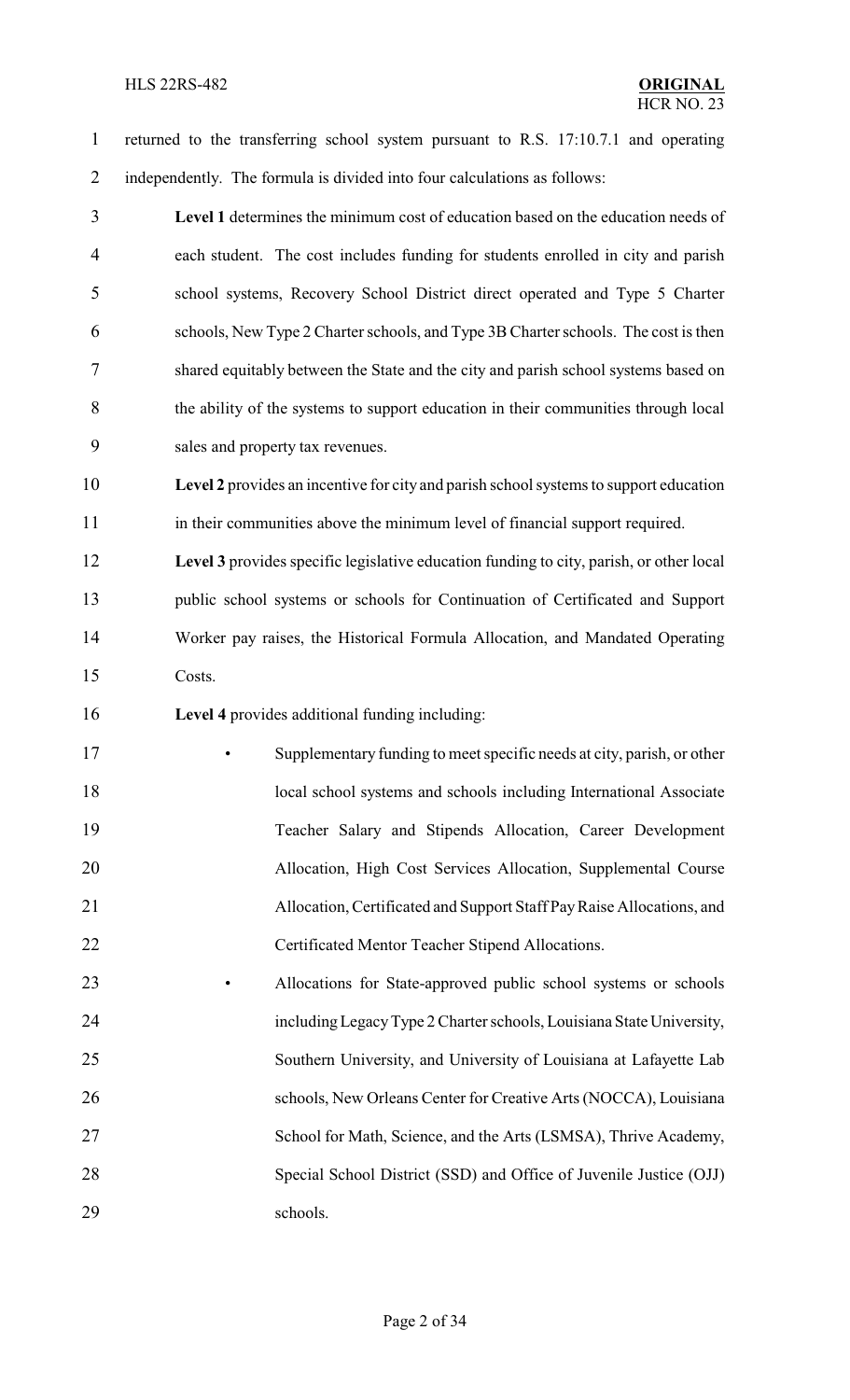• Mid-Year Allocation Adjustments to account for mid-year increases and decreases in students in all city, parish, or other local public school systems or schools.

 State MFP funds shall only be expended for educational purposes. Expenditures for educational purposes are those expenditures related to the operational and instructional activities of city, parish, or other public school systems or schools to include: instructional programs, pupil support programs, instructional staff programs, school administration, general administration, business services, operations and maintenance of plant services, student transportation services, food services operations, enterprise operations, community services operations, facility acquisition, and construction services and debt services as defined by Louisiana Accounting and Uniform Governmental Handbook, Bulletin 1929.

#### **I. FORMULA CALCULATIONS**

**A. Level 1: Calculate State and Local Cost Allocation**

#### **1. Determine Educational Costs**

 Eligible students from the following school systems and schools will be counted in both the Base and Weighted Student Memberships:

| 18<br>City and parish school systems. |  |
|---------------------------------------|--|
|---------------------------------------|--|

- b. State-Approved Public Schools The student counts of New Type 2 Charter Schools shall be included in the membership and weighted student counts of the city or parish school 22 system in which the student resides.
- c. Recovery School District The student membership and weighted student counts of schools transferred to the Recovery School District, both direct operated and Type 5 Charter schools, shall continue to be included in the membership and weighted student counts of the city or parish school system from which jurisdiction of the school was 29 transferred.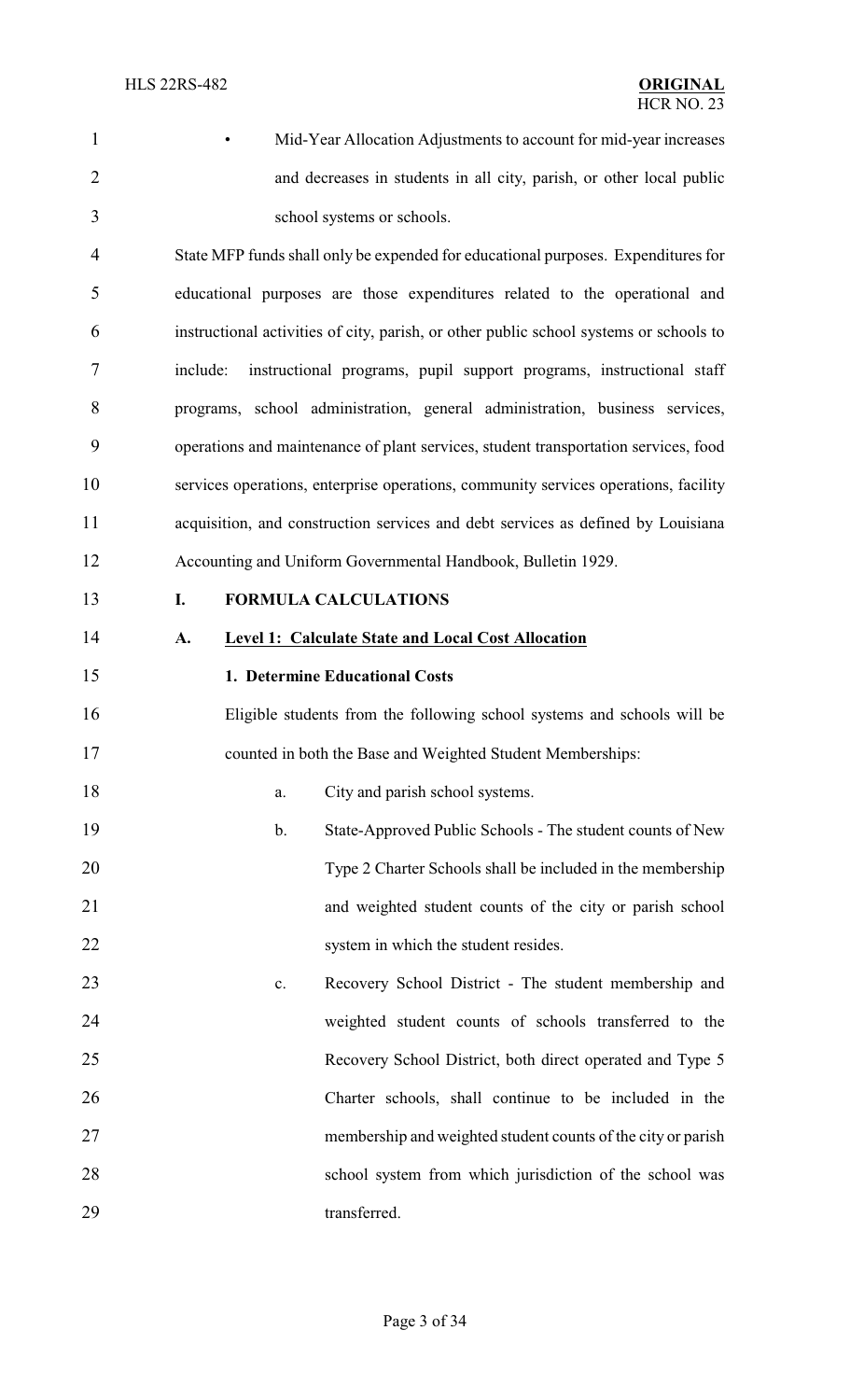**STEP ONE: Determine the Number of Eligible Students for the Base Count** The formula first counts each of the students enrolled on February 1 to determine the cost of education services. The formula utilizes the February 1 Student Membership Count to allocate funding beginning in July. The students eligible to be counted are identified in the Student Membership Definition adopted by the State Board of Elementary and SecondaryEducation. These students are counted as one (1.0) in the formula.

### **STEP TWO: Determine the Number of Students Eligible for the Weighted Student Count**

 The formula recognizes that providing educational services to meet the needs of particular students is more costly than regular educational services. Each special characteristic or need is given a numerical value referred to as a weight. The special needs of each student are taken into consideration by multiplying the student count for each eligible child (1.0) by each of the weights. This calculation provides additional students that are then added to the February 1 Student Membership Count to equal the Total Weighted Student Membership Count. The students and units eligible to be counted are identified in the Student Membership Definition adopted by the State Board of Elementary and Secondary Education. The following are the additional costs recognized by the formula:

- **Low Income and English Language Learner Weight**  The formula recognizes 21 that students living in poverty or students with a native language other than English are more likely to require additional educational services to be successful. To recognize that these services require additional costs, students that qualify for free or reduced price meals under the United States Department of Agriculture (USDA) School Food Service Program guidelines, or an alternative count as defined in the Student Membership Definition, and students identified as an English Language Learner are provided a weight of 22%.
- **Career and Technical Education Weight**  The formula recognizes that the cost of providingmaterials and equipment, and teacher credentialing and training, for Career and Technical Education courses is above and beyond the cost of traditional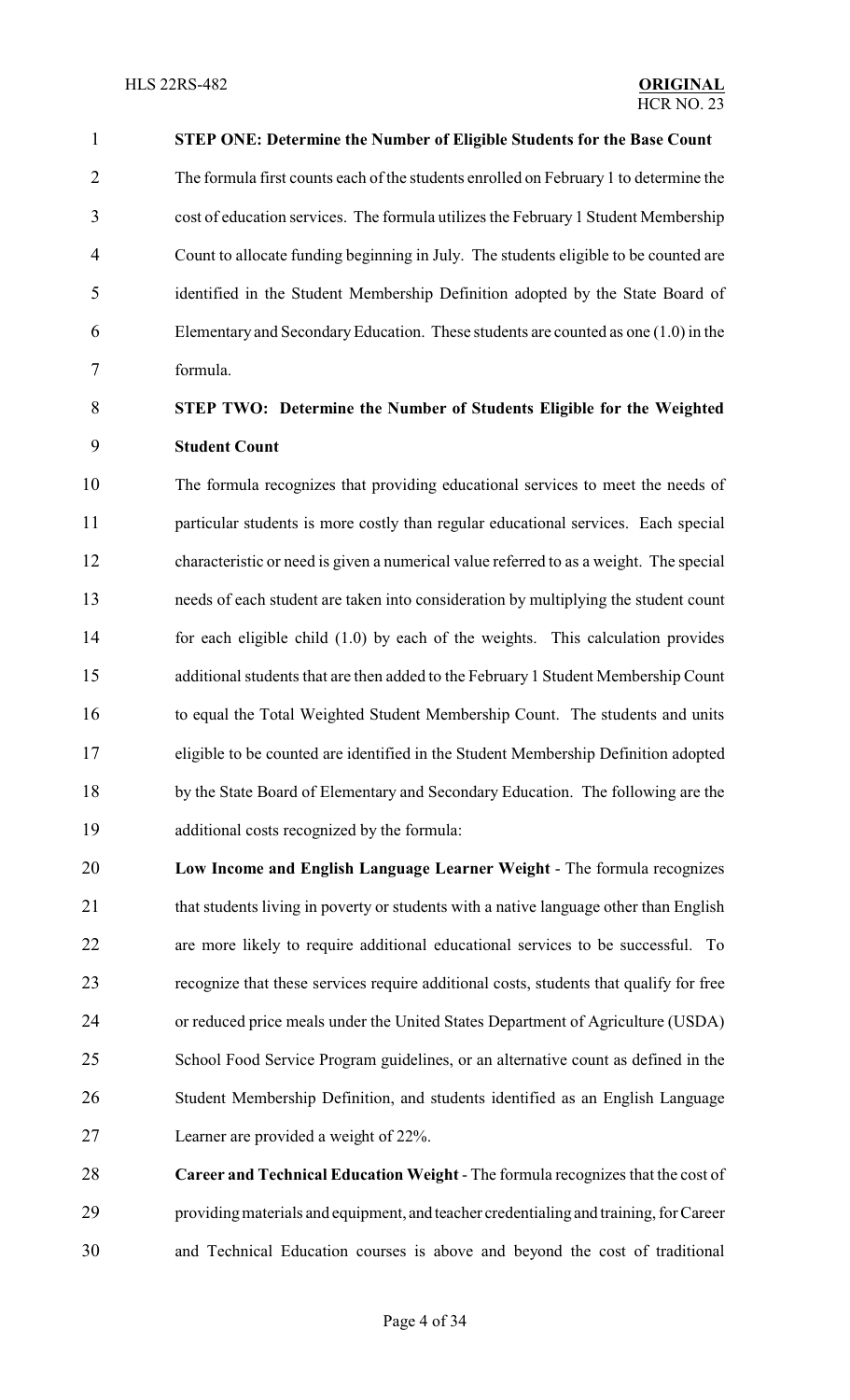academic education. Each secondary career and technical education course in which a student is enrolled in both the fall and spring semesters is provided a weight of 6%. **Special Education Weight** - The formula addresses the extra cost associated with the delivery of services required in order to meet the needs of students with disabilities. Students with disabilities that have an Individualized Education Program (IEP) plan developed according to State Board of Elementary and Secondary Education regulations are provided a weight of 150%.

 **Gifted and Talented Weight** - The formula recognizes the cost of providing educational services to Gifted and Talented students that have an Individualized Education Program (IEP) Plan developed according to State Board of Elementary and Secondary Education regulations and are provided a 60% weight.

 **Economy of Scale Weight** - This weight is provided for city or parish school systems to recognize a base amount of funding for fixed overhead costs that should 14 be provided when student populations equal 7,500 students or less. The Economy of Scale Weight is calculated as a curvilinear weight of 20% at a student membership 16 count of zero down to 0% at a student membership count equal to or greater than 7,500. To calculate this weight, the February 1 Student Membership Count for each city and parish school system is subtracted from 7,500 and divided by 37,500. The result of this calculation is then multiplied by each system's February 1 Student Membership Count to determine the weighted students.

**STEP THREE: Determine Total Weighted Student Membership Count**

**Formula:**

**Total Weighted Student Membership Count**

**Equals**

**February 1 Student Membership Count (1.0)** 

**Plus**

**Low Income and English Language Learner Weight**

**Career and Technical Education Weight**

**Special Education Weight** 

**Gifted and Talented Weight**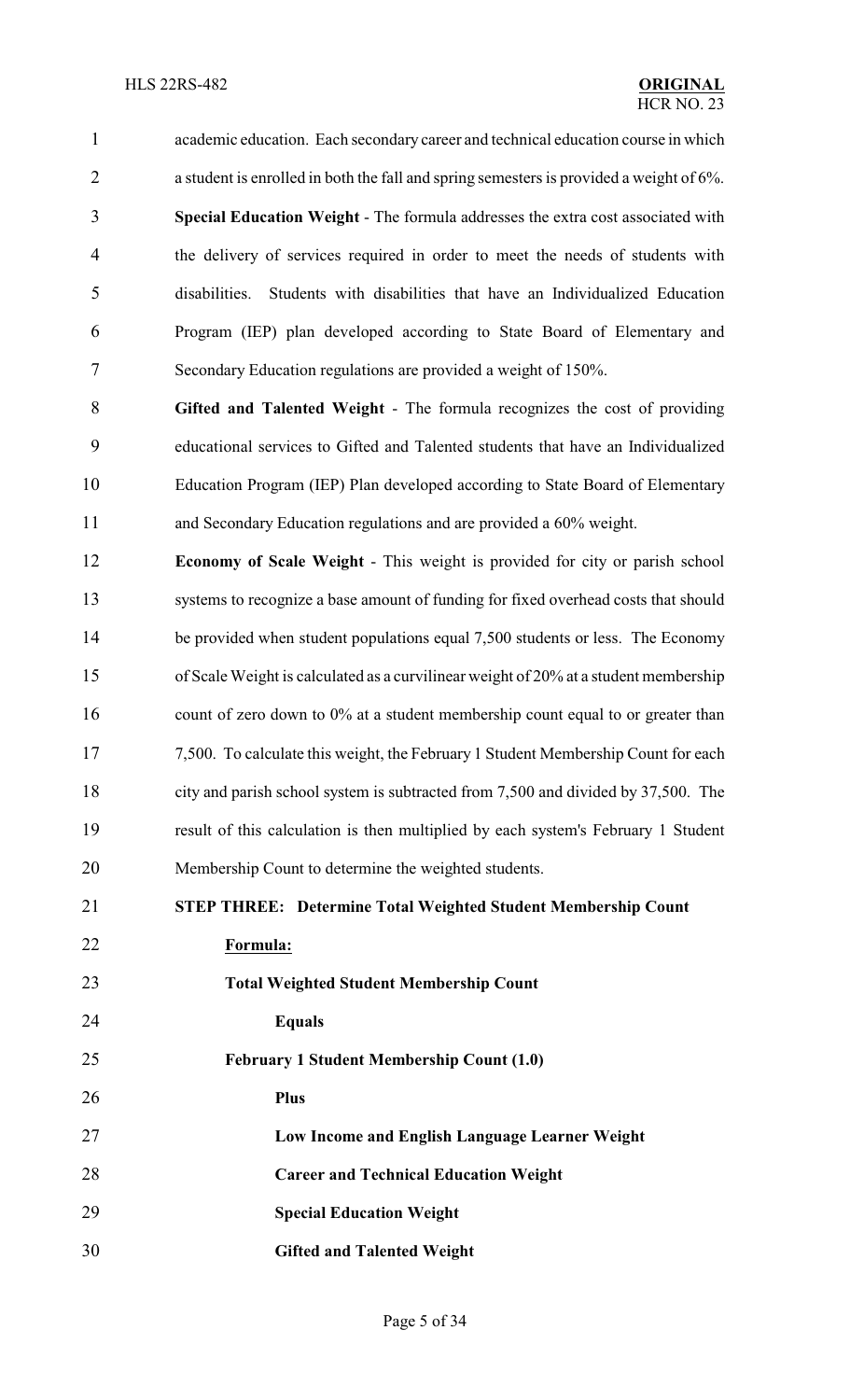| $\mathbf{1}$   | <b>Economy of Scale Weight</b>                                                          |
|----------------|-----------------------------------------------------------------------------------------|
| $\overline{2}$ | <b>STEP FOUR: Identify the State and Local Base Cost Per Pupil</b>                      |
| 3              | Formula:                                                                                |
| 4              | The State and Local Base Cost Per Pupil shall equal \$4,015.                            |
| 5              | <b>STEP FIVE: Determine Total MFP Educational Costs</b>                                 |
| 6              | Formula:                                                                                |
| 7              | <b>Total MFP Educational Costs</b>                                                      |
| 8              | <b>Equals</b>                                                                           |
| 9              | <b>Total Weighted Student Membership Count</b>                                          |
| 10             | <b>Multiplied by</b>                                                                    |
| 11             | <b>State and Local Base Cost Per Pupil</b>                                              |
| 12             | 2. Determine State and Local Cost Allocation                                            |
| 13             | The Total MFP Educational Costs are shared between the State and the city or parish     |
| 14             | school systems. The ability of school systems to support the cost of education in       |
| 15             | their communities is measured by the potential to raise local revenue. This potential   |
| 16             | contribution is measured by the following three factors using the latest available data |
| 17             | as reported through the Annual Financial Report (AFR) as required by R.S. 17:92.        |
| 18             | 1. Local Property Tax Revenue Contribution                                              |
| 19             | 2. Local Sales Tax Revenue Contribution                                                 |
| 20             | 3. Other Local Revenue Contribution                                                     |
| 21             | <b>STEP ONE: Determine the Local Property Tax Revenue Contribution</b>                  |
| 22             | Formula:                                                                                |
| 23             | <b>Local Property Tax Revenue Contribution</b>                                          |
| 24             | <b>Equals</b>                                                                           |
| 25             | <b>State Computed Property Tax Millage (debt and non-debt)</b>                          |
| 26             | <b>Times</b>                                                                            |
| 27             | <b>Net Assessed Property Value</b>                                                      |
| 28             | Net Assessed Property Value Increase Cap - If a school system's Net Assessed            |
| 29             | Property Value has increased equal to or greater than 10% over the prior year Net       |
| 30             | Assessed Property Value, then the growth in the Net Assessed Property Value is          |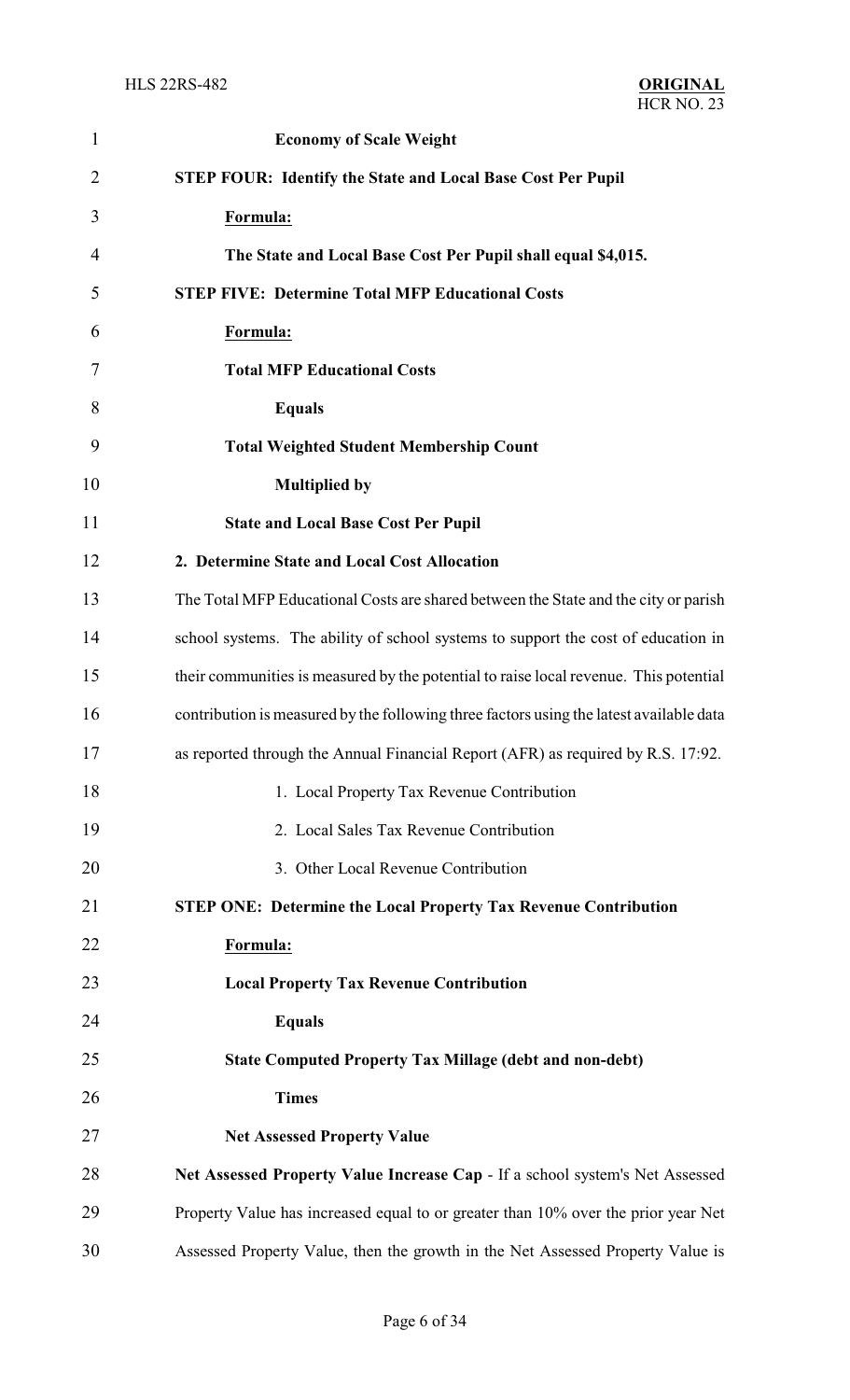| $\mathbf{1}$   | capped at 10%. This cap is applied on a year-to-year basis comparing the current            |
|----------------|---------------------------------------------------------------------------------------------|
| $\overline{2}$ | year Net Assessed Property Value to the prior year uncapped Net Assessed Property           |
| 3              | Value.                                                                                      |
| 4              | Computed Property Tax Millage - The Computed Property Tax Millage is calculated             |
| 5              | annually at the rate necessary to maintain a state and local allocation ratio of            |
| 6              | 65%/35%.                                                                                    |
| 7              | <b>STEP TWO: Determine the Local Sales Tax Revenue Contribution</b>                         |
| 8              | Formula:                                                                                    |
| 9              | <b>Local Sales Tax Revenue Contribution</b>                                                 |
| 10             | <b>Equals</b>                                                                               |
| 11             | Computed Sales Tax Base (debt and non-debt) (including TIF areas)                           |
| 12             | <b>Multiplied By</b>                                                                        |
| 13             | <b>State Computed Sales Tax Rate</b>                                                        |
| 14             | Mid-Year Rate Increases - If a local school system's sales tax goes into effect             |
| 15             | during the fiscal year, the tax rate is prorated to an annual rate applicable for the total |
| 16             | revenue generated.                                                                          |
| 17             | Sales Tax Increase Cap - If a system's Computed Sales Tax Base increased equal              |
| 18             | to or greater than 15% over the Computed Sales Tax Base calculated in the prior year        |
| 19             | formula, then the growth in the Computed Sales Tax Base will be capped at 15%               |
| 20             | over the amount used in the prior year formula. This cap will be applied on a               |
| 21             | year-to-year basis comparing the current year sales tax base to the prior year              |
| 22             | uncapped sales tax base.                                                                    |
| 23             | <b>Computed Sales Tax Rate - The Computed Sales Tax Rate is calculated annually</b>         |
| 24             | at the rate necessary to maintain a state and local allocation ratio of 65%/35%.            |
| 25             | <b>STEP THREE: Determine Other Local Revenue Contribution</b>                               |
| 26             | Formula:                                                                                    |
| 27             | <b>Other Local Revenue Contribution</b>                                                     |
| 28             | <b>Equals</b>                                                                               |
| 29             | <b>State Revenue in lieu of taxes</b>                                                       |
| 30             | <b>Plus</b>                                                                                 |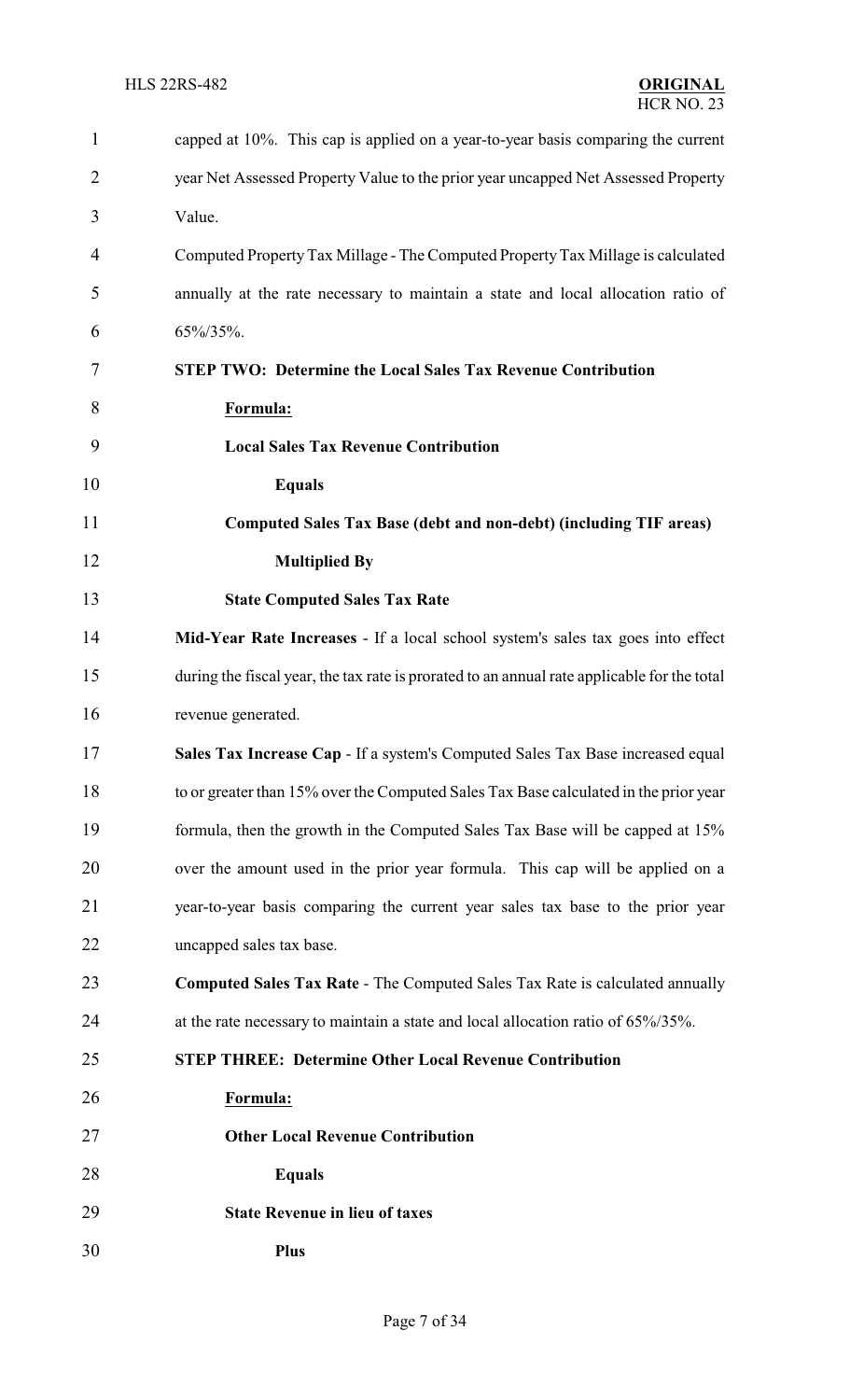| 1              | <b>Federal Revenue in lieu of taxes</b>                                        |
|----------------|--------------------------------------------------------------------------------|
| $\overline{2}$ | <b>Plus</b>                                                                    |
| 3              | 50% of Earnings on Property                                                    |
| $\overline{4}$ | <b>STEP FOUR: Determine Local Cost Allocation</b>                              |
| 5              | Formula:                                                                       |
| 6              | <b>Local Cost Allocation</b>                                                   |
| 7              | <b>Equals</b>                                                                  |
| 8              | <b>Property Tax Contribution</b>                                               |
| 9              | <b>Plus</b>                                                                    |
| 10             | <b>Sales Tax Contribution</b>                                                  |
| 11             | <b>Plus</b>                                                                    |
| 12             | <b>Other Revenues Contribution</b>                                             |
| 13             | <b>STEP FIVE: Determine State Cost Allocation</b>                              |
| 14             | Formula:                                                                       |
| 15             | <b>State Cost Allocation</b>                                                   |
| 16             | <b>Equals</b>                                                                  |
| 17             | <b>Total State and Local Cost</b>                                              |
| 18             | <b>Minus</b>                                                                   |
| 19             | <b>Local Cost Allocation</b>                                                   |
| 20             | Minimum State Cost Allocation - In no event shall the State Cost               |
| 21             | Allocation be less than 25% of Total Level 1 Cost for any city or parish       |
| 22             | school system.                                                                 |
| 23             | <b>B.</b><br><b>Level 2: Incentive for Local Effort</b>                        |
| 24             | Level 2 provides incentives for city and parish school systems that contribute |
| 25             | a greater proportion of local revenues towards the cost of education in their  |
| 26             | communities by increasing local property and sales tax revenues. This effort   |
| 27             | is measured using the latest available data for the following sources of       |
| 28             | revenue as reported in the Annual Financial Report (AFR) as required in R.S.   |
| 29             | 17:92.                                                                         |
| 30             | 1. Total Sales Taxes                                                           |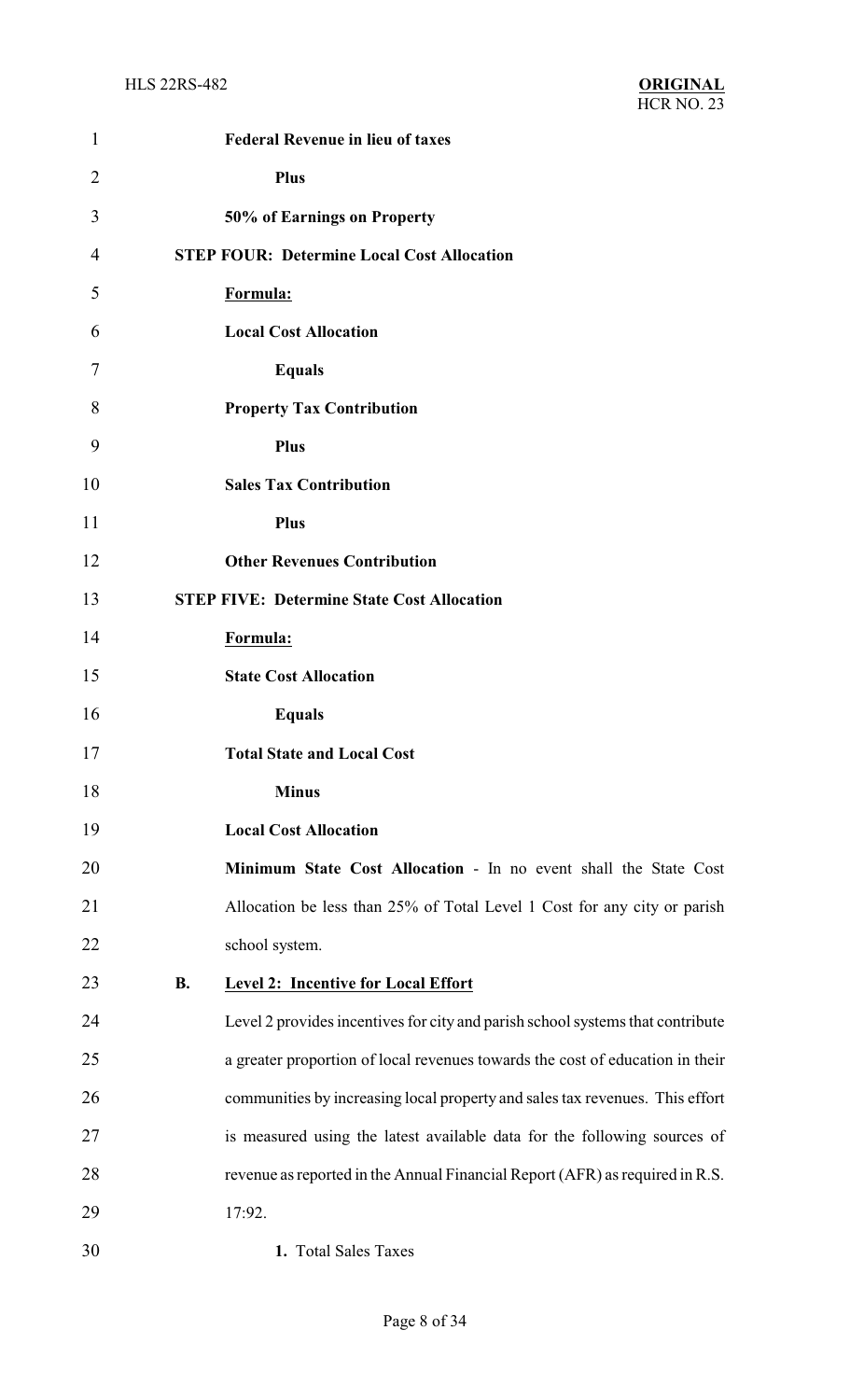| $\mathbf{1}$   | 2. Total Property Taxes                                                  |
|----------------|--------------------------------------------------------------------------|
| $\overline{2}$ | 3. State and Federal Revenue in Lieu of Taxes                            |
| 3              | 4. 50% Earnings on Property Revenue                                      |
| $\overline{4}$ | <b>STEP ONE: Determine Eligible Local Revenue</b>                        |
| 5              | Formula:                                                                 |
| 6              | <b>Eligible Local Revenue</b>                                            |
| 7              | <b>Equals</b>                                                            |
| 8              | <b>Total Sales Tax Revenue</b>                                           |
| 9              | <b>Plus</b>                                                              |
| 10             | <b>Total Property Tax Revenue</b>                                        |
| 11             | <b>Plus</b>                                                              |
| 12             | <b>State and Federal Revenue in Lieu of Taxes</b>                        |
| 13             | <b>Plus</b>                                                              |
| 14             | 50% of Earnings on Property Revenue                                      |
| 15             | <b>STEP TWO: Determine Local Revenue Eligible for Incentive</b>          |
| 16             | Formula:                                                                 |
| 17             | <b>Local Revenue Eligible for Incentive</b>                              |
| 18             | <b>Equals</b>                                                            |
| 19             | <b>Eligible Local Revenue</b>                                            |
| 20             | <b>Minus</b>                                                             |
| 21             | <b>Local Cost Allocation</b>                                             |
| 22             | <b>STEP THREE: Determine the Limit on Revenue Eligible for Incentive</b> |
| 23             | Formula:                                                                 |
| 24             | Limit on Revenue Eligible for Incentive                                  |
| 25             | <b>Equals</b>                                                            |
| 26             | Total State and Local Cost Allocation Multiplied by 34%                  |
| 27             | <b>STEP FOUR: Determine Local Support of Level 2 Incentive</b>           |
| 28             | Formula:                                                                 |
| 29             | <b>Local Support of Level 2 Incentive</b>                                |
| 30             | <b>Equals</b>                                                            |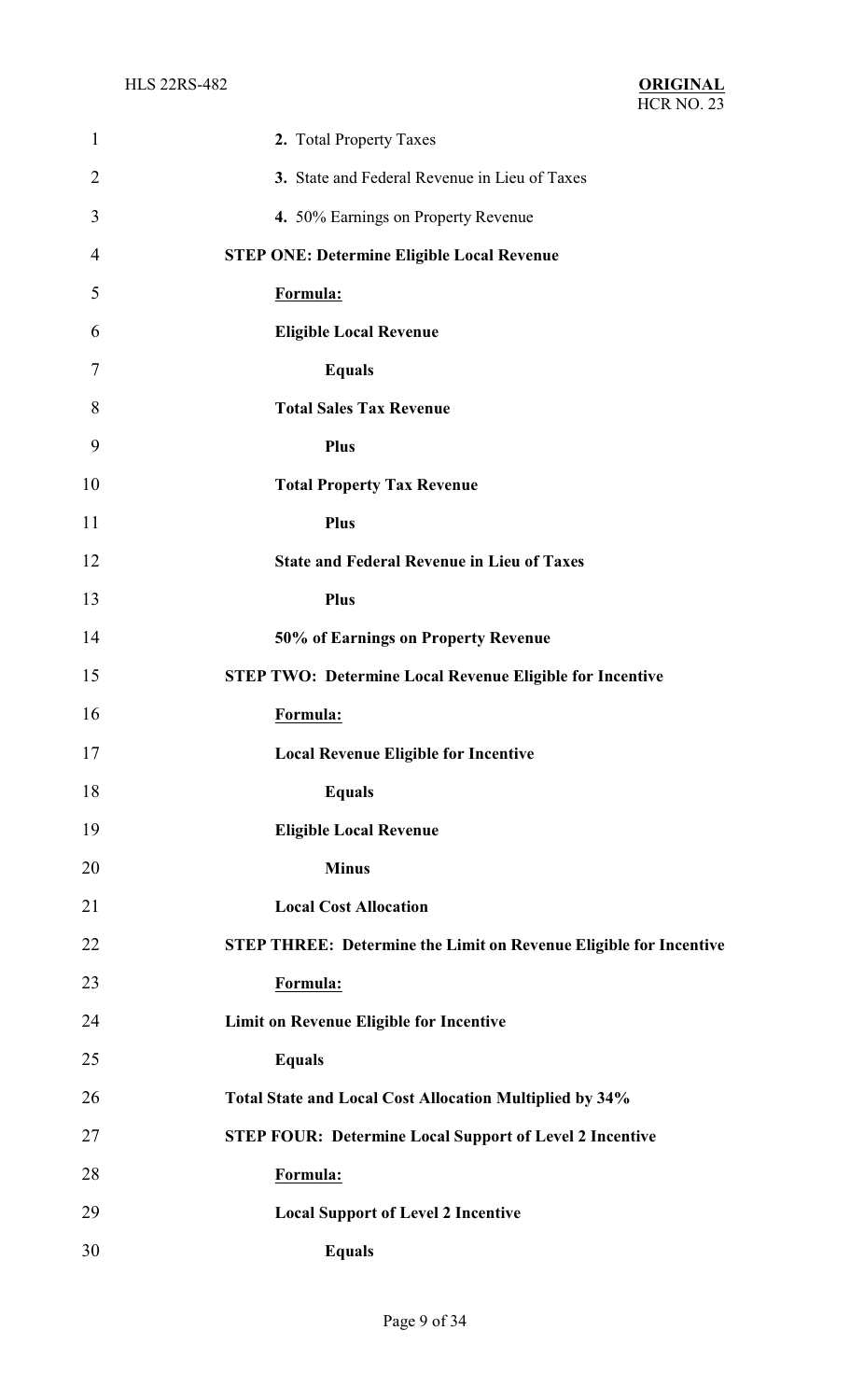| $\mathbf{1}$   | Lesser of Local Revenue Eligible for Incentive or Limit on Local              |
|----------------|-------------------------------------------------------------------------------|
| $\overline{2}$ | <b>Revenue Eligible for Incentive</b>                                         |
| 3              | <b>Multiplied by</b>                                                          |
| $\overline{4}$ | <b>Local Cost Allocation Percentage (Level 1)</b>                             |
| 5              | <b>Multiplied by</b>                                                          |
| 6              | <b>Level 2 Incentive Factor</b>                                               |
| 7              | <b>Level 2 Incentive Factor</b> - The Level 2 Incentive Factor determines the |
| 8              | amount of local support required in Level 2. In FY 2014-2015, the Level 2     |
| 9              | Incentive Factor is established at 1.72.                                      |
| 10             | <b>STEP FIVE: Determine State Cost of Level 2 Incentive</b>                   |
| 11             | Formula:                                                                      |
| 12             | <b>State Support of Level 2 Incentive</b>                                     |
| 13             | <b>Equals</b>                                                                 |
| 14             | Lesser of Local Revenue Eligible for Incentive or Limit on Local              |
| 15             | <b>Revenue Eligible for Incentive</b>                                         |
| 16             | <b>Minus</b>                                                                  |
| 17             | <b>Local Support of Level 2 Incentive</b>                                     |
| 18             | $C_{\bullet}$<br><b>Level 3: Legislative Allocations</b>                      |
| 19             | Level 3 provides funding for three programs that address funding for school   |
| 20             | systems and schools regarding teacher and support worker pay raises,          |
| 21             | historical formula allocations, and mandated operating costs, and are in      |
| 22             | addition to allocations provided in Level 1 and 2. These allocations are as   |
| 23             | follows:                                                                      |
| 24             | Formula:                                                                      |
| 25             | <b>Total Level 3 Legislative Allocations</b>                                  |
| 26             | <b>Equals</b>                                                                 |
| 27             | <b>Continuation Pay Raises</b>                                                |
| 28             | <b>Plus</b>                                                                   |
| 29             | <b>Historical Formula Allocation</b>                                          |
| 30             | <b>Plus</b>                                                                   |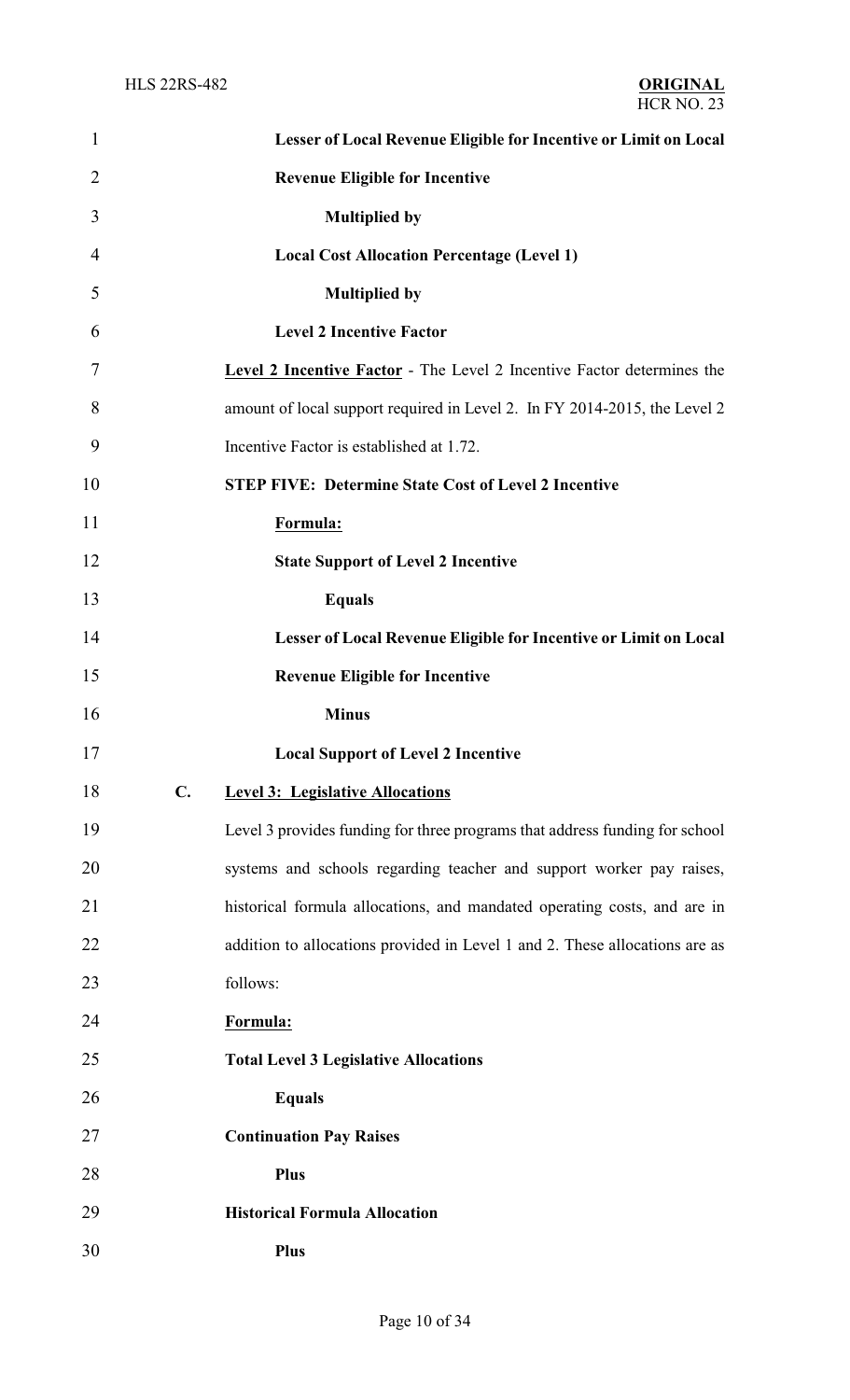| $\mathbf{1}$   | Mandated Costs in Health Insurance, Retirement, and Fuel                            |
|----------------|-------------------------------------------------------------------------------------|
| $\overline{2}$ | <b>STEP ONE: Calculate Continuation Funding for Pay Raises</b>                      |
| 3              | 1.<br>Certificated Personnel Pay Raises were implemented in four recent years to    |
| $\overline{4}$ | assist in increasing Teacher and School Leader pay to the Southern Regional         |
| 5              | Average. These funds continue to be provided directly to systems and schools to     |
| 6              | support these increased salaries.                                                   |
| 7              | Certificated Personnel Pay Raises provided in 2001-2002, 2006-2007,<br>a.           |
| 8              | 2007-2008, and 2008-2009 will continue for each school system and school            |
| 9              | based on the calculated per pupil amount times the February 1 Student               |
| 10             | Membership Count.                                                                   |
| 11             | Non-certificated Support Worker Pay Raises were implemented in three<br>2.          |
| 12             | recent years to assist with increasing these salaries.                              |
| 13             | Non-certificated Support Worker Pay Raises provided in 2002-2003,<br>a.             |
| 14             | 2006-2007, and 2007-2008 will continue for each school system and school            |
| 15             | based on the calculated per pupil amount times the February 1 Student               |
| 16             | Membership Count.                                                                   |
| 17             | This provision applies to city and parish school systems, Recovery School<br>3.     |
| 18             | District, New Orleans Center for Creative Arts (NOCCA), Louisiana School for        |
| 19             | Math, Science, and the Arts (LSMSA), Thrive Academy, Special School District        |
| 20             | (SSD), Legacy Type 2 Charter Schools, New Type 2 Charter Schools, Type 3B           |
| 21             | Charter Schools, Louisiana State University, Southern University, and University of |
| 22             | Louisiana at Lafayette Lab schools, and Office of Juvenile Justice (OJJ).           |
| 23             | <b>STEP TWO: Calculate Historical Formula Allocations</b>                           |
| 24             | Allocations for Insurance and Pay Raises - The following school systems             |
| 25             | are being provided continuing funding for the 1994 insurance supplement             |
| 26             | and employee pay raises provided by the Legislature beginning in 1997               |
| 27             | East Baton Rouge, Iberville, Jefferson, Lafayette,<br>through $1999$ :              |
| 28             | Plaquemines, Pointe Coupee, St. Charles, St. James, and West Feliciana.             |
| 29             | <b>Redistribution Allocation - After setting aside the insurance and pay raise</b>  |
| 30             | funding, the balance of the "Hold Harmless" funding was removed from                |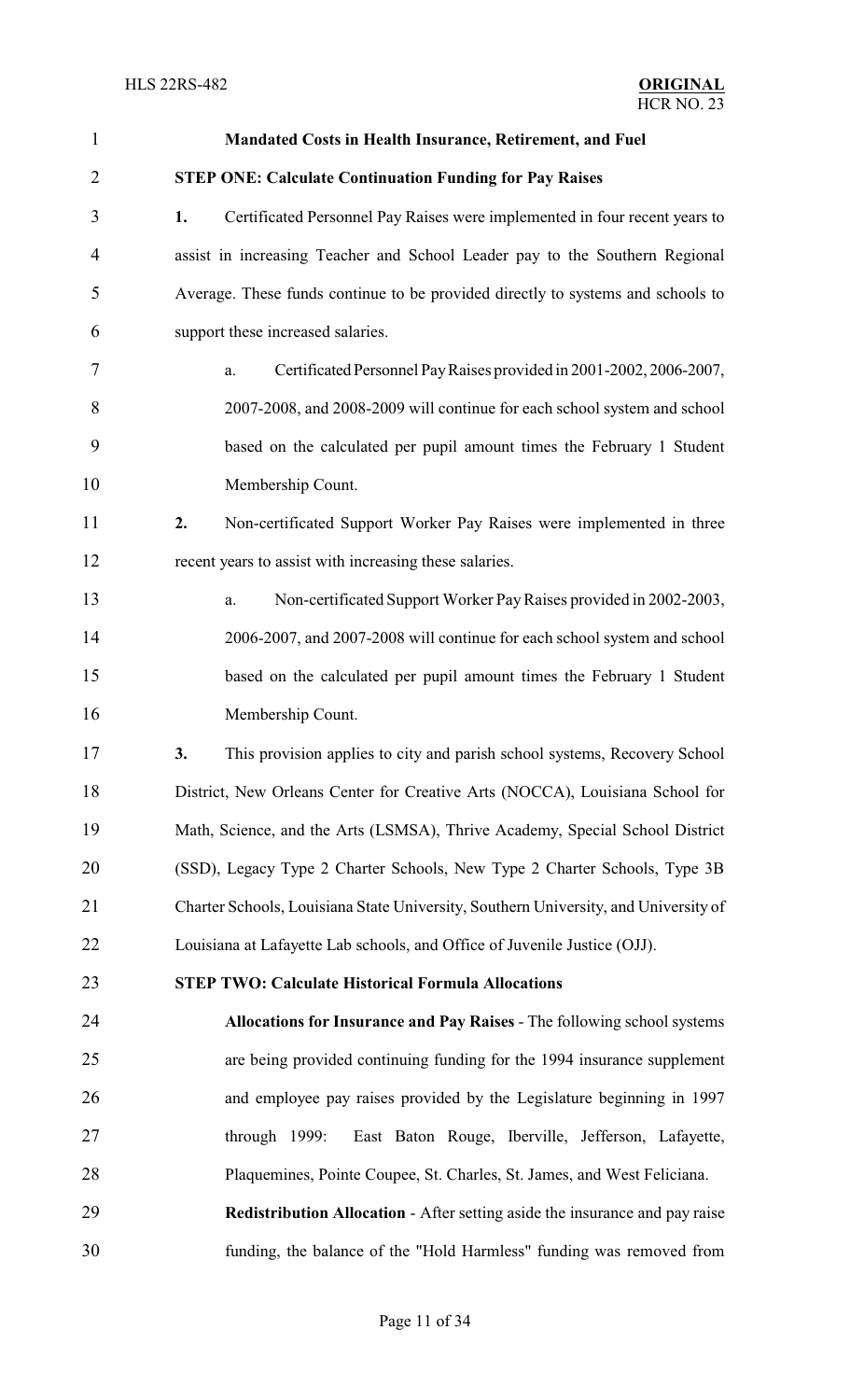| $\mathbf{1}$   | these school districts over ten years from 2006-2007 to 2016-2017:              |
|----------------|---------------------------------------------------------------------------------|
| $\overline{2}$ | Concordia, East Baton Rouge, Evangeline, Iberville, Jefferson, Plaquemines,     |
| 3              | St. Charles, St. James, and West Feliciana.                                     |
| $\overline{4}$ | The amount of funding removed from the districts listed above is reserved       |
| 5              | and redistributed to the remaining city, parish or other local public school    |
| 6              | systems or schools. The total amount is divided by the total number of          |
| 7              | students within these same city, parish or other local public school systems    |
| 8              | or schools to calculate a per pupil amount. The allocation is determined        |
| 9              | using the per pupil amount multiplied by the current year student count.        |
| 10             | <b>STEP THREE: Determine Allocation for Increasing Mandated Costs in Health</b> |
| 11             | <b>Insurance, Retirement, and Fuel</b>                                          |
| 12             | City, parish or other local public school systems or schools shall receive a    |
| 13             | minimum of \$100.00 for each student in the prior year February 1               |
| 14             | membership to offset these increasing operational costs.                        |
| 15             | The following formula is applied to determine the Level 1, 2, and 3 State Cost  |
| 16             | <b>Allocation Per Pupil:</b>                                                    |
| 17             | Formula:                                                                        |
| 18             | Level 1, 2, and 3 State Cost Allocation Per Pupil                               |
| 19             | <b>Equals</b>                                                                   |
| 20             | <b>Level 1 State Cost Allocation Per Pupil</b>                                  |
| 21             | Plus                                                                            |
| 22             | <b>Level 2 State Cost Allocation Per Pupil</b>                                  |
| 23             | Plus                                                                            |
| 24             | <b>Level 3 State Cost Allocation Per Pupil</b>                                  |
| 25             | D.<br><b>Level 4: Supplementary Allocations</b>                                 |
| 26             | Specific Needs Allocations<br>1.                                                |
| 27             | Specific Needs Allocations provide funding for four allocations for specific    |
| 28             | purposes and is in addition to system level allocations from Levels 1, 2, and   |
| 29             | 3. These allocations are as follows:                                            |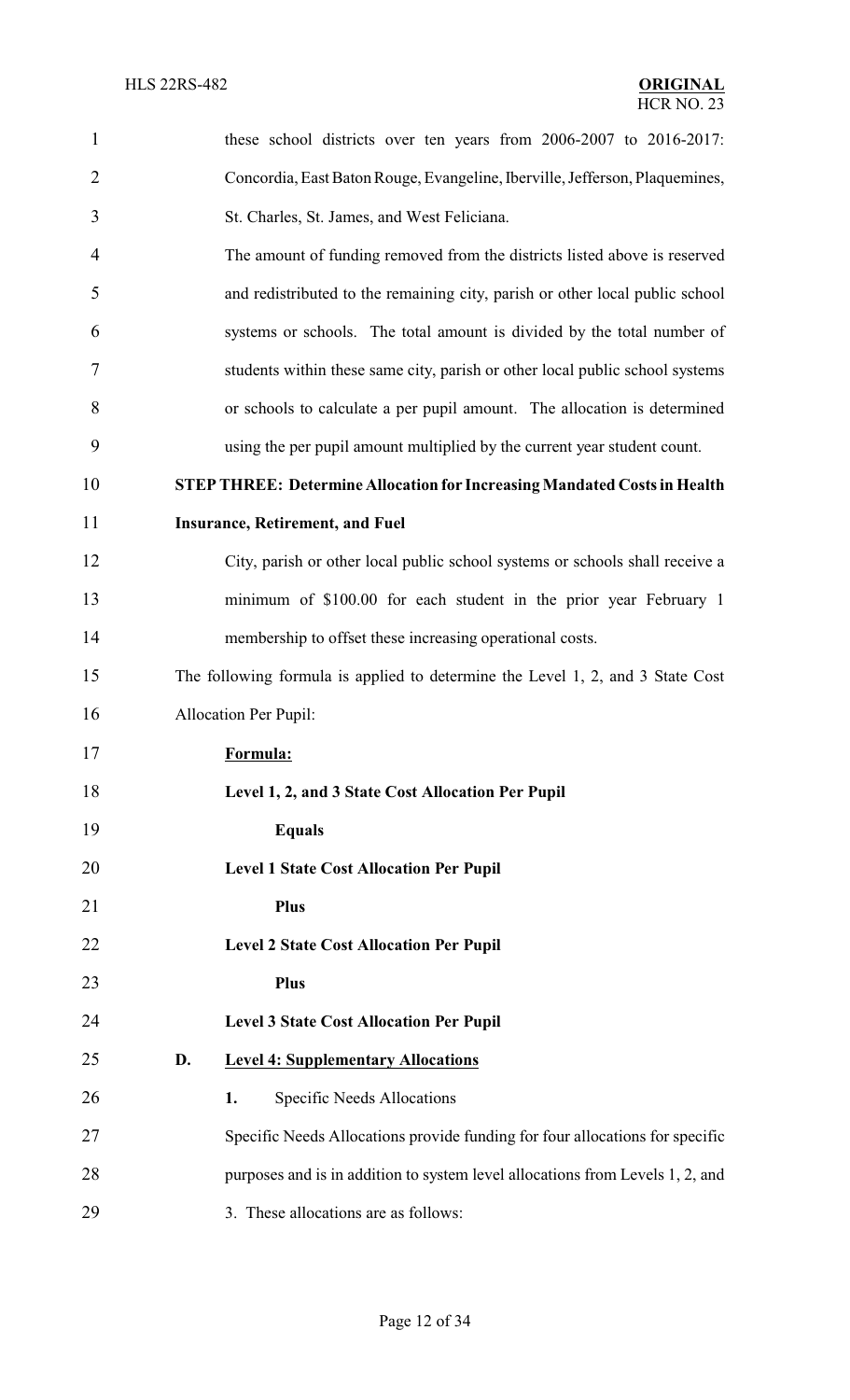| 1              | Formula:                                                                           |
|----------------|------------------------------------------------------------------------------------|
| $\overline{2}$ | <b>Total Level 4 Supplementary Allocations</b>                                     |
| 3              | <b>Equals</b>                                                                      |
| 4              | <b>International Language Associate Program Salary and Stipend</b>                 |
| 5              | <b>Allocation</b>                                                                  |
| 6              | <b>Plus</b>                                                                        |
| 7              | <b>Career Development Allocation</b>                                               |
| 8              | <b>Plus</b>                                                                        |
| 9              | <b>High Cost Services Assistance Allocation</b>                                    |
| 10             | <b>Plus</b>                                                                        |
| 11             | <b>Supplemental Course Allocation</b>                                              |
| 12             | <b>Plus</b>                                                                        |
| 13             | 2019-20 Certificated and Non-Certificated Pay Raises                               |
| 14             | <b>Plus</b>                                                                        |
| 15             | 2021-22 Certificated and Non-Certificated Pay Raises                               |
| 16             | <b>Plus</b>                                                                        |
| 17             | 2022-23 Certificated and Non-Certificated Pay Raises                               |
| 18             | <b>Plus</b>                                                                        |
| 19             | <b>Certificated Mentor Teacher Stipend</b>                                         |
| 20             | <b>STEP ONE: Calculate International Language Associate Salary and Stipend</b>     |
| 21             | <b>Allocation</b>                                                                  |
| 22             | Salary Allocation - Any city, parish, or other public school system or school      |
| 23             | employing an International Language Associate or a graduate of the Escadrille      |
| 24             | Louisiane program shall receive a supplemental allocation from State Board of      |
| 25             | Elementary and Secondary Education of \$21,000 per teacher. The state shall        |
| 26             | maintain support of the International Language Associate program at a maximum of   |
| 27             | 300 International Language Associates employed in any given year.                  |
| 28             | These teachers shall be paid by the employing city, parish, or other local         |
| 29             | public school system or school at least the state average classroom teacher salary |
| 30             | (without PIP) by years of experience and degree beginning with year three. Of the  |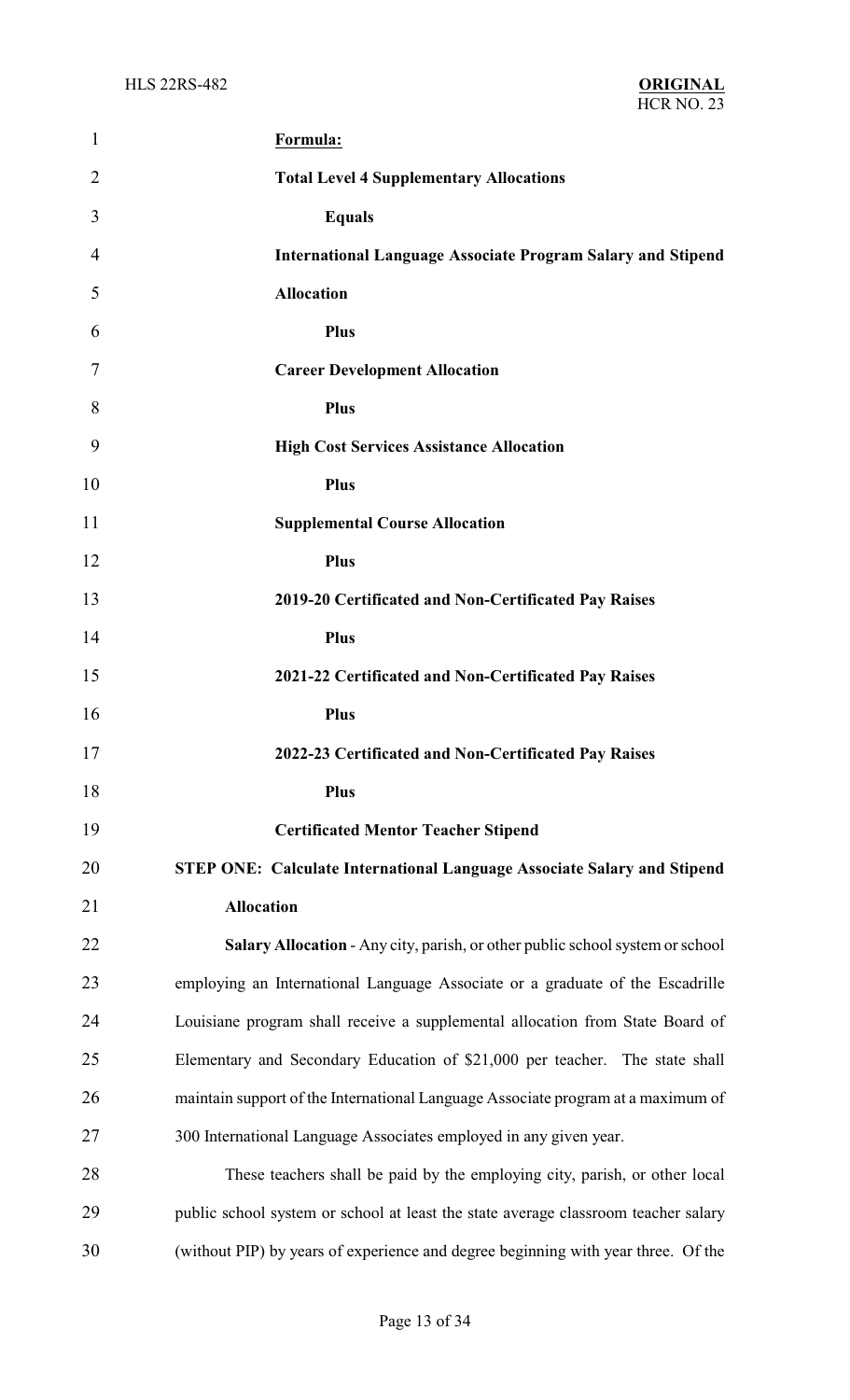- 1 \$21,000 allocation, \$20,000 shall be allocated to the school where the teacher is employed and the funds used to support the total cost of the teacher salary, and the remaining amount shall be associated with costs of VISA sponsorship pursuant to
- 

 **Stipend Allocation** - First year teachers will receive an installation incentive of an additional \$6,000; second and third year teachers will receive a retention incentive of an additional \$4,000. These amounts must be provided to each International Associate Teacher or Escadrille Louisiane graduate by each school district or school in which they are employed.

#### **STEP TWO: Career Development Allocation**

State Board of Elementary and Secondary Education regulations.

 The cost of providing materials and equipment, course tuition, and teacher credentialing and training to attain a statewide industry-based credential is above and beyond the cost typically required for high school courses. An allocation will be provided to support the development of these technical courses required for statewide credentials in city and parish school systems and other public schools.

16 The first step in the allocation is to calculate six percent (6%) of the MFP State and Local Base Cost Per Pupil to determine the Career Development Per Pupil Amount. The Career Development Per Pupil Amount will be provided for each qualifying student course enrollment in grades 9 through 12.

20 If a city or parish school system receives less than \$25,000 from the Career Development Per Pupil Amount, then the city or parish school system will be provided an economies of scale minimum allocation of \$25,000. If other public school systems and schools containing grades 9 through 12 receive less than \$10,000 from the Per Pupil Amount, then the other public school systems and schools containing grades 9 through 12 will be provided an economies of scale minimum allocation of \$10,000.

**Formula:**

```
28 Career Development Allocation Per Pupil
29 Equals
30 MFP State and Local Base Cost Per Pupil
```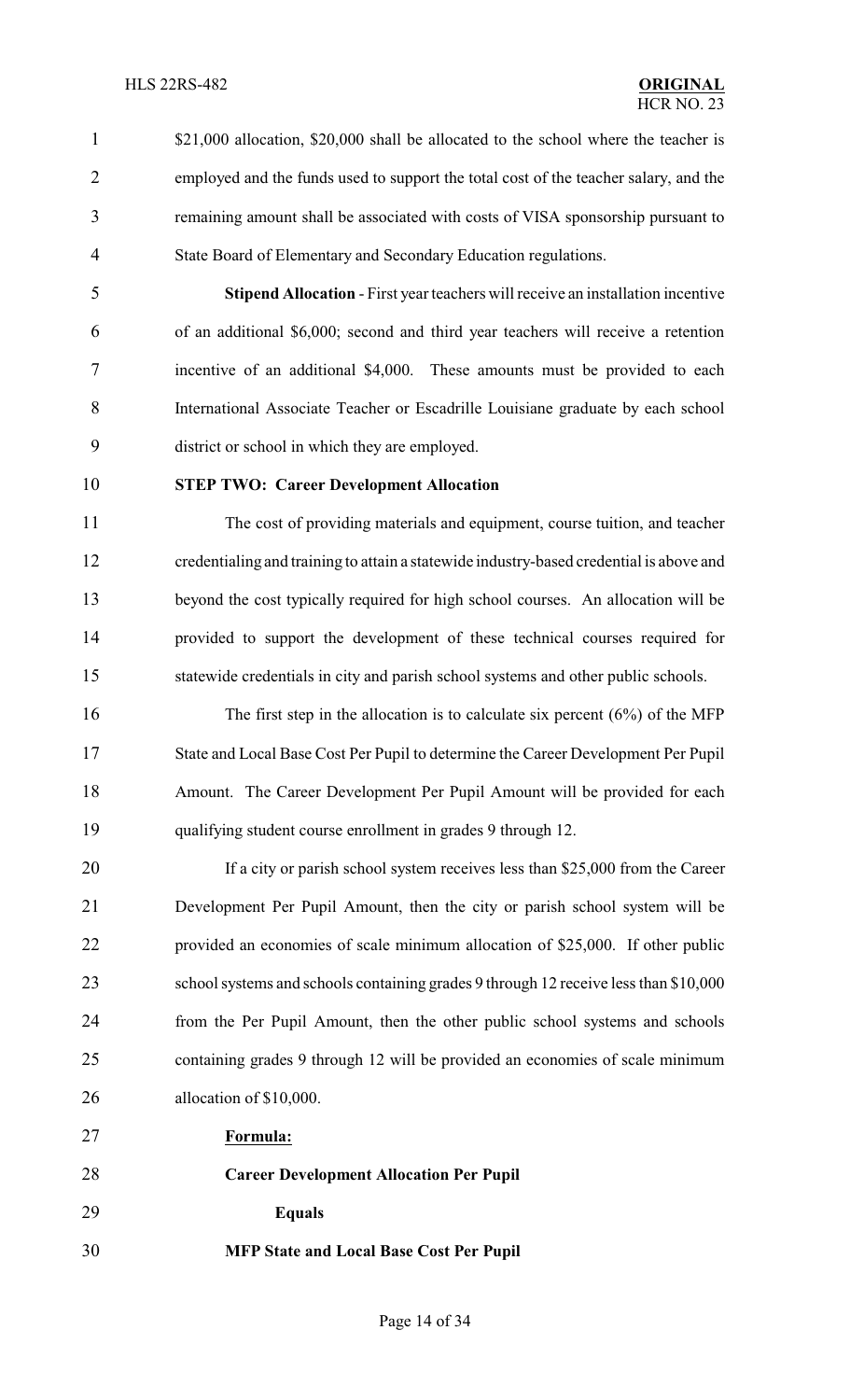| $\mathbf{1}$   | <b>Multiplied By</b>                                                                     |
|----------------|------------------------------------------------------------------------------------------|
| $\overline{2}$ | Six Percent $(6\%)$                                                                      |
| 3              | Formula:                                                                                 |
| 4              | <b>Career Development Allocation</b>                                                     |
| 5              | <b>Equals</b>                                                                            |
| 6              | <b>Career Development Allocation Per Pupil</b>                                           |
| 7              | <b>Multiplied By</b>                                                                     |
| 8              | <b>Qualifying Student Course Enrollments</b>                                             |
| 9              | in Grades 9 through 12                                                                   |
| 10             | <b>STEP THREE: Calculate High Cost Services Assistance</b>                               |
| 11             | High cost services for students with disabilities generate a particular budget           |
| 12             | challenge for city, parish, and other public school systems and schools.                 |
| 13             | In an effort to assist with these expenses, an allocation will be provided to            |
| 14             | city, parish, and other public school systems and schools which submit                   |
| 15             | documentation as required by the Louisiana Department of Education substantiating        |
| 16             | that the prior year cost of services for a specific student exceeds three times the most |
| 17             | recent state average total expenditure per pupil amount.                                 |
| 18             | Once costs associated with providing services for a student with a disability            |
| 19             | or disabilities have been verified, the city or parish school system or other public     |
| 20             | school will be eligible to receive an allocation to assist with these costs. The         |
| 21             | allocation will be limited by the amount budgeted for the High Cost Services             |
| 22             | Assistance Allocation. So as to be equitably distributed, the total allocation provided  |
| 23             | to city and parish school systems versus other public schools shall be proportional      |
| 24             | to the share of total qualifying applications submitted by city and parish school        |
| 25             | systems versus other public schools.                                                     |
| 26             | The first step in the allocation will be to calculate the impact of these costs          |
| 27             | on the budget of the school system or school using the latest available state and local  |
| 28             | revenue data. The High Cost Services requested for reimbursement will be reduced         |
| 29             | by the MFP state and local amount allocated on behalf of each student from Levels        |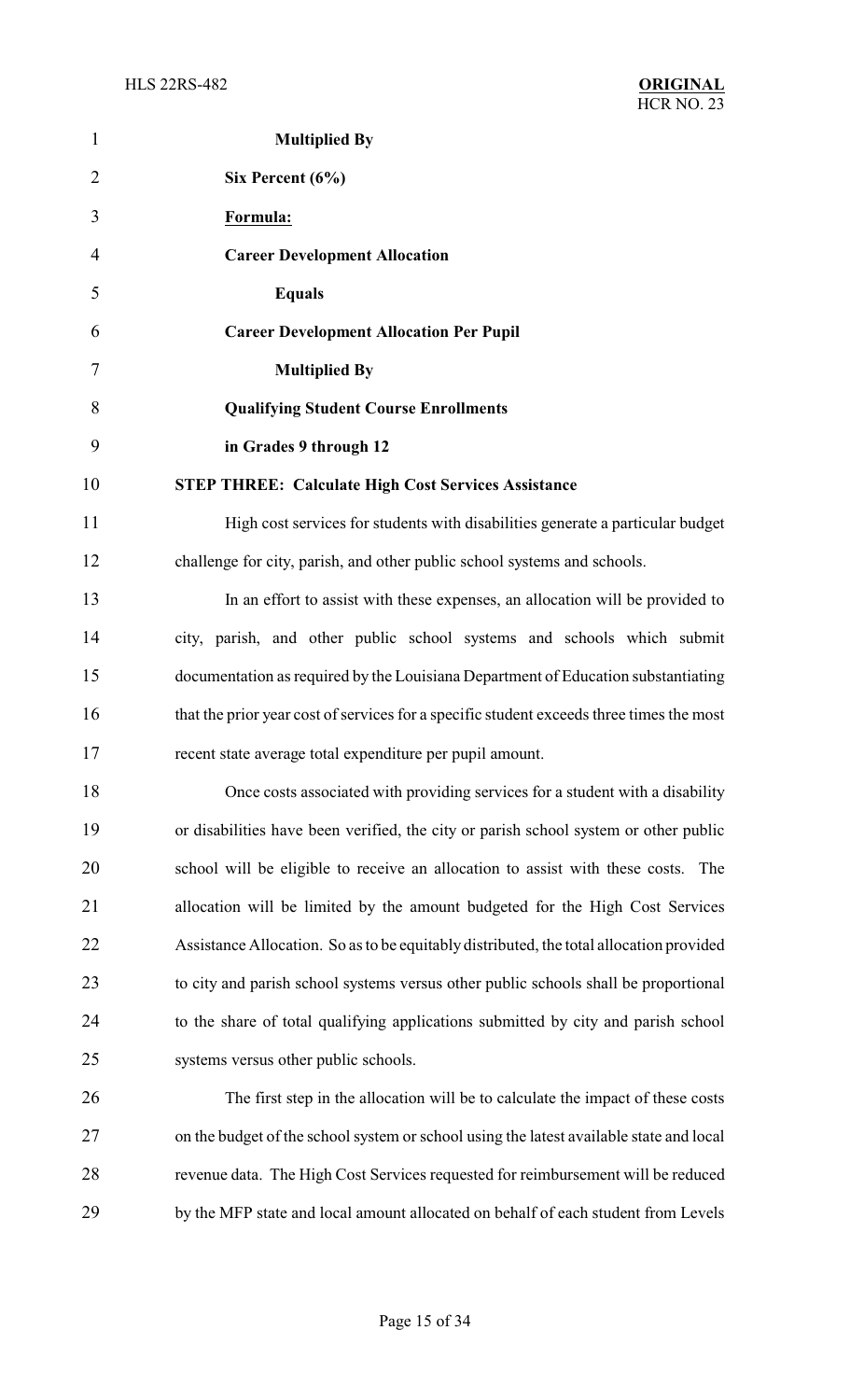| $\mathbf{1}$   | 1, 2, and 3. The next step will rank the Percent $(\%)$ Impact from highest to lowest |
|----------------|---------------------------------------------------------------------------------------|
| $\overline{2}$ | percent, with two separate rank listings for school systems and other public schools. |
| 3              | Formula:                                                                              |
| $\overline{4}$ | Percent (%) Impact on Budget                                                          |
| 5              | <b>Equals</b>                                                                         |
| 6              | <b>Cost of Services</b>                                                               |
| 7              | <b>Divided By</b>                                                                     |
| 8              | <b>Total State and Local Revenue</b>                                                  |
| 9              | The two ranked listings will be divided into four tiers and allocations will be       |
| 10             | provided based on a percentage from one hundred percent reimbursement in the          |
| 11             | highest funded tier with smaller percentages reimbursed in the lower tiers based on   |
| 12             | where the school system or school falls within the tiers on one of the two lists.     |
| 13             | <b>STEP FOUR: Calculate Supplemental Course Allocation</b>                            |
| 14             | Pursuant to R.S. 17:4002.1 through 4002.6, the Supplemental Course                    |
| 15             | Allocation shall provide for the cost of secondary course choices specifically        |
| 16             | approved by the State Board of Elementary and Secondary Education. For each city      |
| 17             | and parish school system and other public school, the allocation shall equal the      |
| 18             | number of students enrolled in grades 7 through 12 as of February 1 each year         |
| 19             | multiplied by \$70 per pupil.                                                         |
| 20             | Formula:                                                                              |
| 21             | Supplemental Course Allocation for School Systems or Other Public                     |
| 22             | <b>Schools</b>                                                                        |
| 23             | <b>Equals</b>                                                                         |
| 24             | <b>Supplemental Course Allocation Per Pupil</b>                                       |
| 25             | <b>Multiplied By</b>                                                                  |
| 26             | <b>Number of Students in Grades 7 through 12</b>                                      |
| 27             | If the entire allocation is not committed by the city or parish public school         |
| 28             | systems or other public school by a date set forth by the Louisiana Department of     |
| 29             | Education, the original allocation will be reduced by the uncommitted amount. The     |
| 30             | total uncommitted amount from each city or parish public school systems or other      |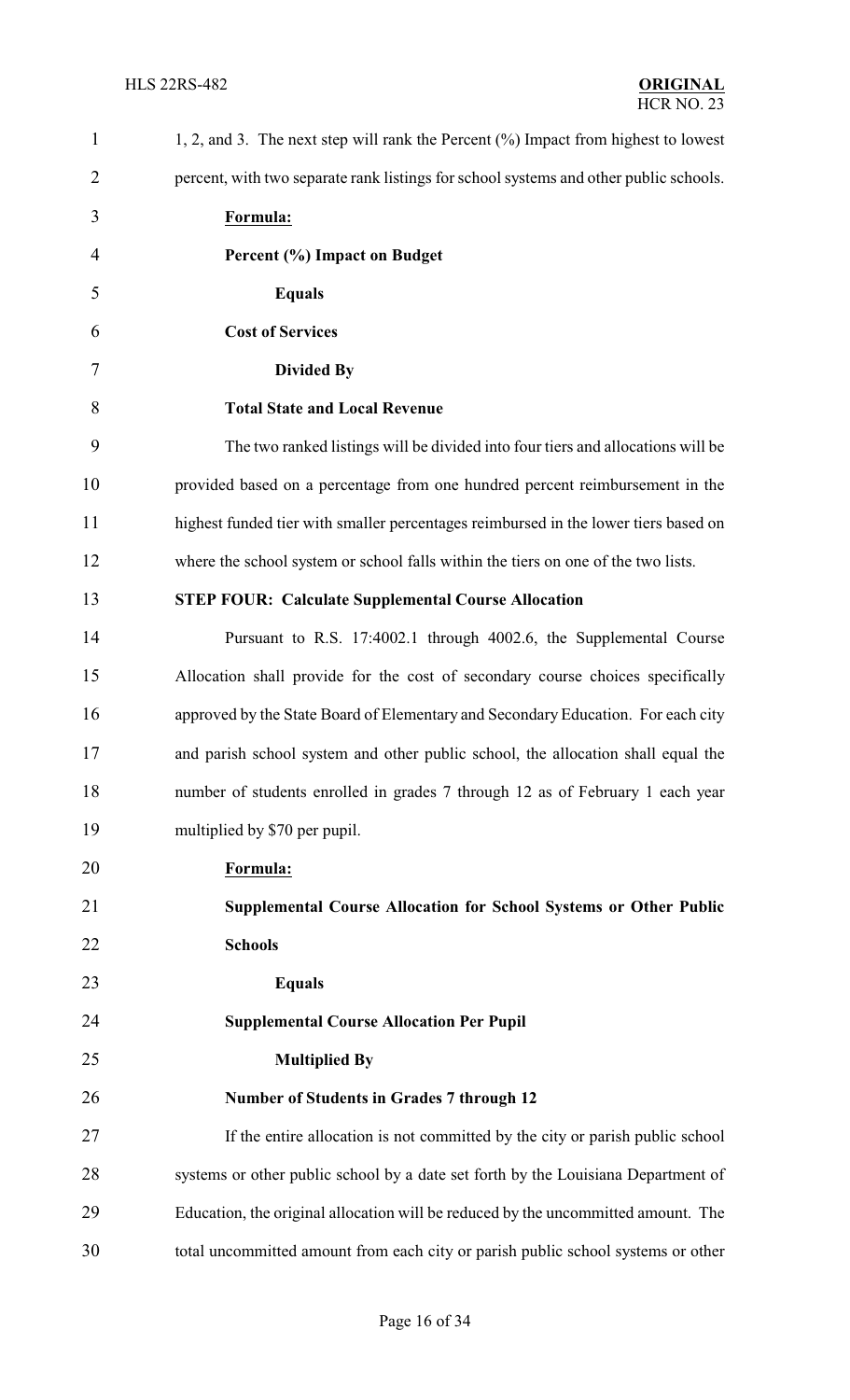public school will be reallocated to those city or parish public school systems or other public schools that obligated one hundred percent of their original allocation based on criteria set forth by the Louisiana Department of Education.

**STEP FIVE: Calculate 2019-20 Certificated and Non-Certificated Pay Raises**

#### **1. Certificated Personnel Pay Raise**

 Each city, parish, or other public school district or school shall receive \$1,000 plus the current year annual retirement contribution rate as established for the Teachers'Retirement System of Louisiana in the actuarial valuation approved by the Public Retirement Systems' Actuarial Committee based on the staffing data submitted to the official department personnel data reporting system as of October 1 to provide an across the board \$1,000 pay 12 raise and any associated retirement for K-12 classroom educators and other certificated K-12 personnel defined per Louisiana Department of Education Bulletin 1929 to include:

 Teachers (all function codes 1000-2200s, object code 112); Therapists/Specialists/Counselors(function codes 1000-2200s, object code 113); School Site-based Principals, Assistant Principals, and 18 Other School Administrators (function code 2400s, object code 111); Central Office Certificated Administrators (functioncodes1000-2200 & 2324, 2831, and 2832 (excluding 2130s), object code 111); School Nurses (function code 2134, object code 118); and Sabbaticals (function codes 1000-2200s, 2134, and 2400s, object code 140).

### **2. Non-Certificated Personnel Pay Raise**

 Each city, parish, or other public school district or school shall receive \$500 plus the current year annual retirement contribution rate as established for the Louisiana School Employees' Retirement System in the actuarial valuation approved by the Public Retirement Systems' Actuarial Committee based on the staffing data submitted to the official department personnel data reporting system as of October 1 to provide an across the board \$500 pay raise and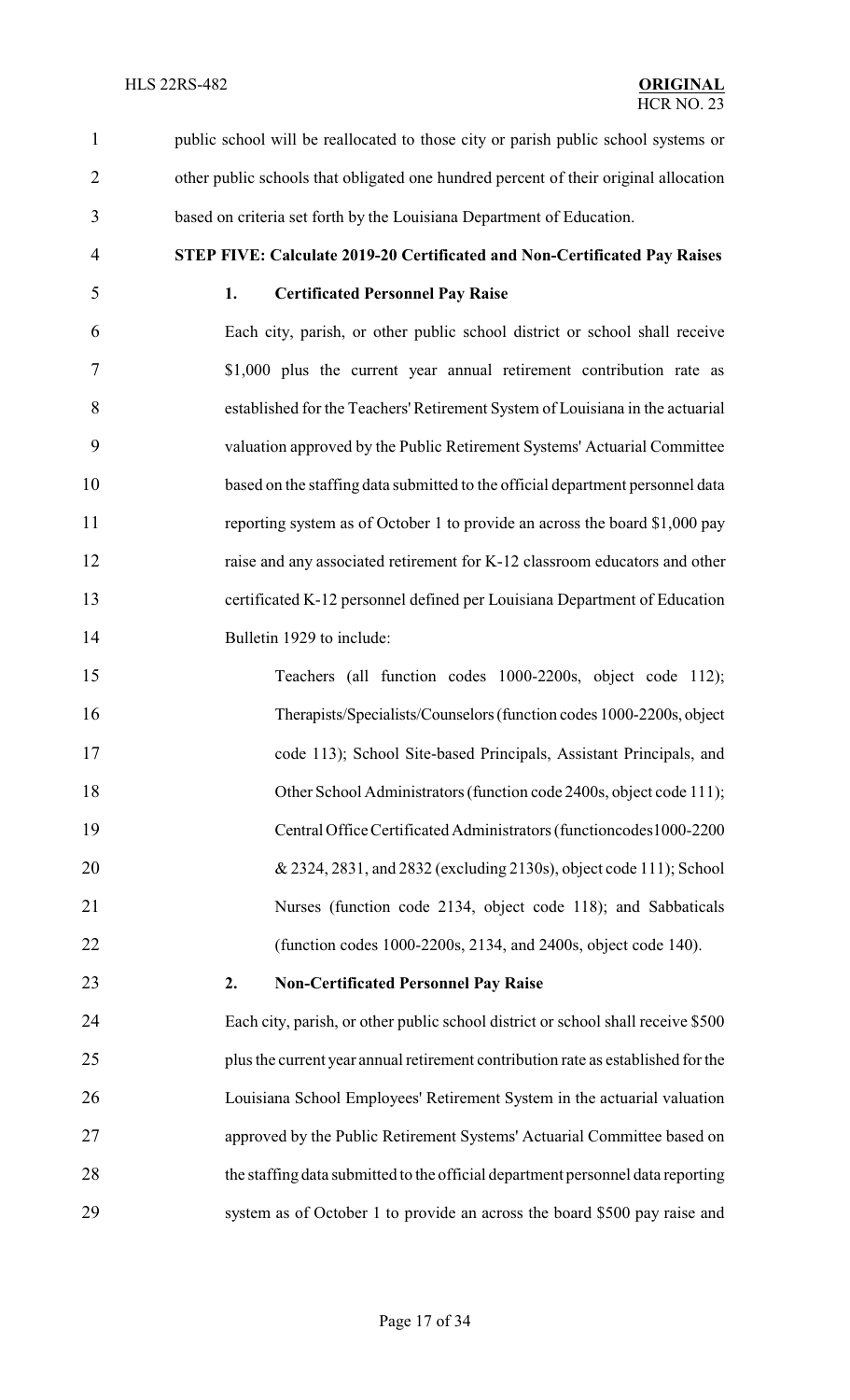| $\mathbf{1}$   | associated retirement for non-certificated K-12 personnel defined per            |
|----------------|----------------------------------------------------------------------------------|
| $\overline{2}$ | Louisiana Department of Education Bulletin 1929 to include:                      |
| 3              | Aides (function codes 1000-4900s, object code 115); Support                      |
| $\overline{4}$ | Supervisors (function codes 2130s, 2300s (excluding 2311, 2321,                  |
| 5              | 2324, 2831 and 2832) and 2500-4900s, object code 111);                           |
| 6              | Clerical/Secretarial (function codes 1000-4900s, object code 114);               |
| 7              | Service Workers (function codes 1000-4900s, object code 116);                    |
| 8              | Skilled Craftsmen (function codes 1000-4900s, object code 117);                  |
| 9              | Degreed Professionals (function codes 1000-4900s, (excluding                     |
| 10             | 2134s) object code 118); and Other Personnel (function codes                     |
| 11             | 1000-4900s, object codes 100, 110 and 119).                                      |
| 12             | STEP SIX: Calculate 2021-22 Certificated and Non-Certificated Pay Raises         |
| 13             | <b>Certificated Personnel Pay Raise</b><br>1.                                    |
| 14             | Each city, parish, or other public school district or school shall receive \$800 |
| 15             | plus the current year annual retirement contribution rate as established for the |
| 16             | Teachers' Retirement System of Louisiana in the actuarial valuation approved     |
| 17             | by the Public Retirement Systems' Actuarial Committee based on the staffing      |
| 18             | data submitted to the official department personnel data reporting system as     |
| 19             | of October 1 to provide an across the board \$800 pay raise and any              |
| 20             | associated retirement for K-12 classroom educators and other certificated        |
| 21             | K-12 personnel defined per Louisiana Department of Education Bulletin            |
| 22             | 1929 to include:                                                                 |
| 23             | Teachers (all function codes 1000-2200s, object code 112);                       |
| 24             | Therapists/Specialists/Counselors (function codes 1000-2200s, object             |
| 25             | code 113); School Site-based Principals, Assistant Principals, and               |
| 26             | Other School Administrators (function code 2400s, object code 111);              |
| 27             | Central Office Certificated Administrators (function codes 1000-2200             |
| 28             | & 2324, 2831, and 2832 (excluding 2130s), object code 111); School               |
| 29             | Nurses (function code 2134, object code 118); and Sabbaticals                    |
| 30             | (function codes 1000-2200s, 2134, and 2400s, object code 140).                   |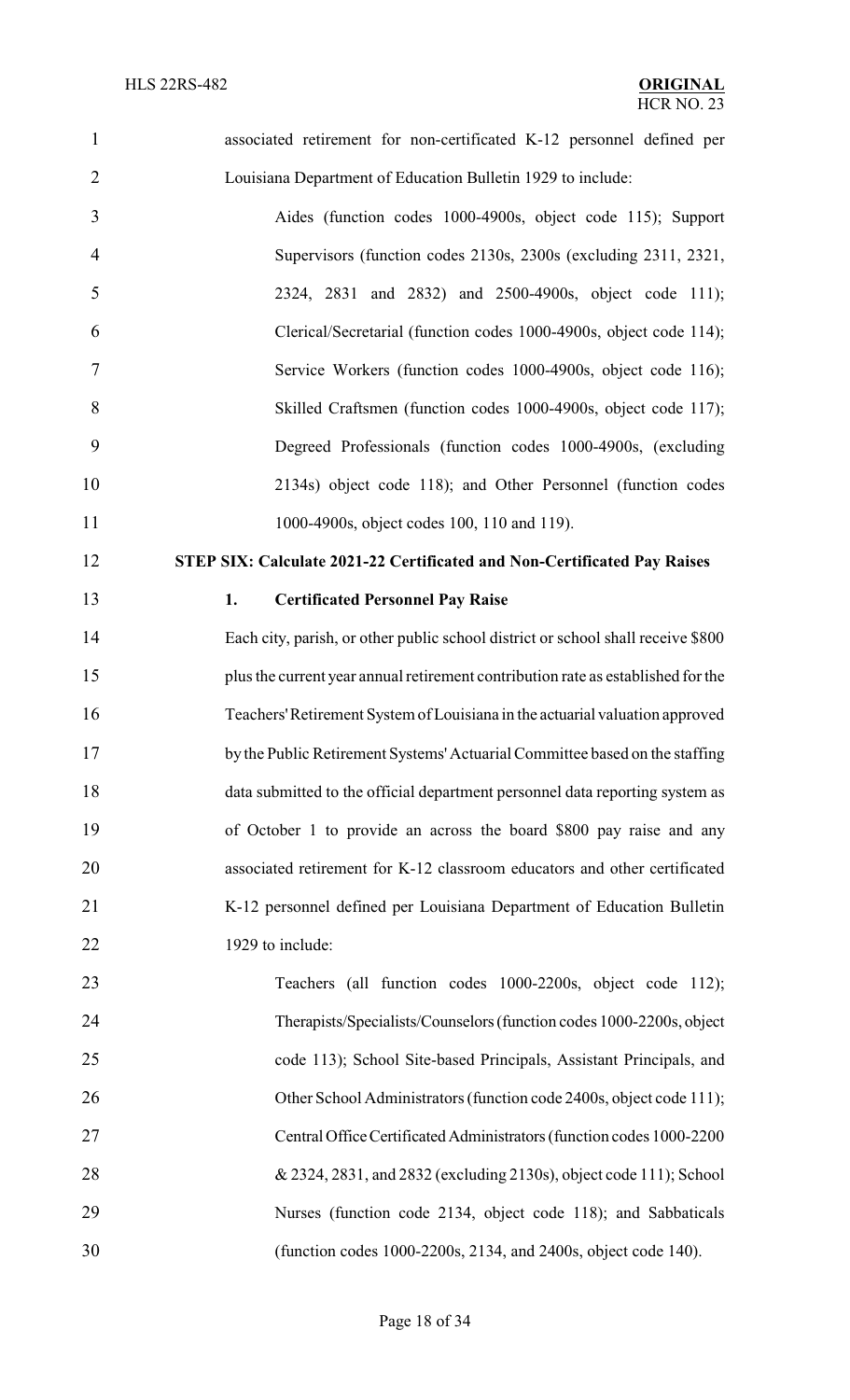#### **2. Non-Certificated Personnel Pay Raise**

 Each city, parish, or other public school district or school shall receive \$400 plus the current year annual retirement contribution rate as established for the Louisiana School Employees' Retirement System in the actuarial valuation approved by the Public Retirement Systems' Actuarial Committee based on the staffing data submitted to the official department personnel data reporting system as of October 1 to provide an across the board \$400 pay raise and associated retirement for non-certificated K-12 personnel defined per Louisiana Department of Education Bulletin 1929 to include:

 Aides (function codes 1000-4900s, object code 115); Support Supervisors (function codes 2130s, 2300s (excluding 2311, 2321, 2324, 2831 and 2832) and 2500-4900s, object code 111); Clerical/Secretarial (function codes 1000-4900s, object code 114); Service Workers (function codes 1000-4900s, object code 116); Skilled Craftsmen (function codes 1000-4900s, object code 117); Degreed Professionals (function codes 1000-4900s, (excluding 2134s) object code 118); and Other Personnel (function codes 1000-4900s, object codes 100, 110 and 119).

## **STEPSEVEN: Calculate 2022-23 Certificated and Non-Certificated Pay Raises**

### **1. Certificated Personnel Pay Raise**

 Each city, parish, or other public school district or school shall receive 22 \$1,500 plus the current year annual retirement contribution rate as established for the Teachers'Retirement System of Louisiana in the actuarial valuation approved by the Public Retirement Systems' Actuarial Committee based on the staffing data submitted to the official department personnel data reporting system as of October 1 to provide an across the board \$1,500 pay raise and any associated retirement for K-12 classroom educators and other certificated K-12 personnel defined per Louisiana Department of Education Bulletin 1929 to include: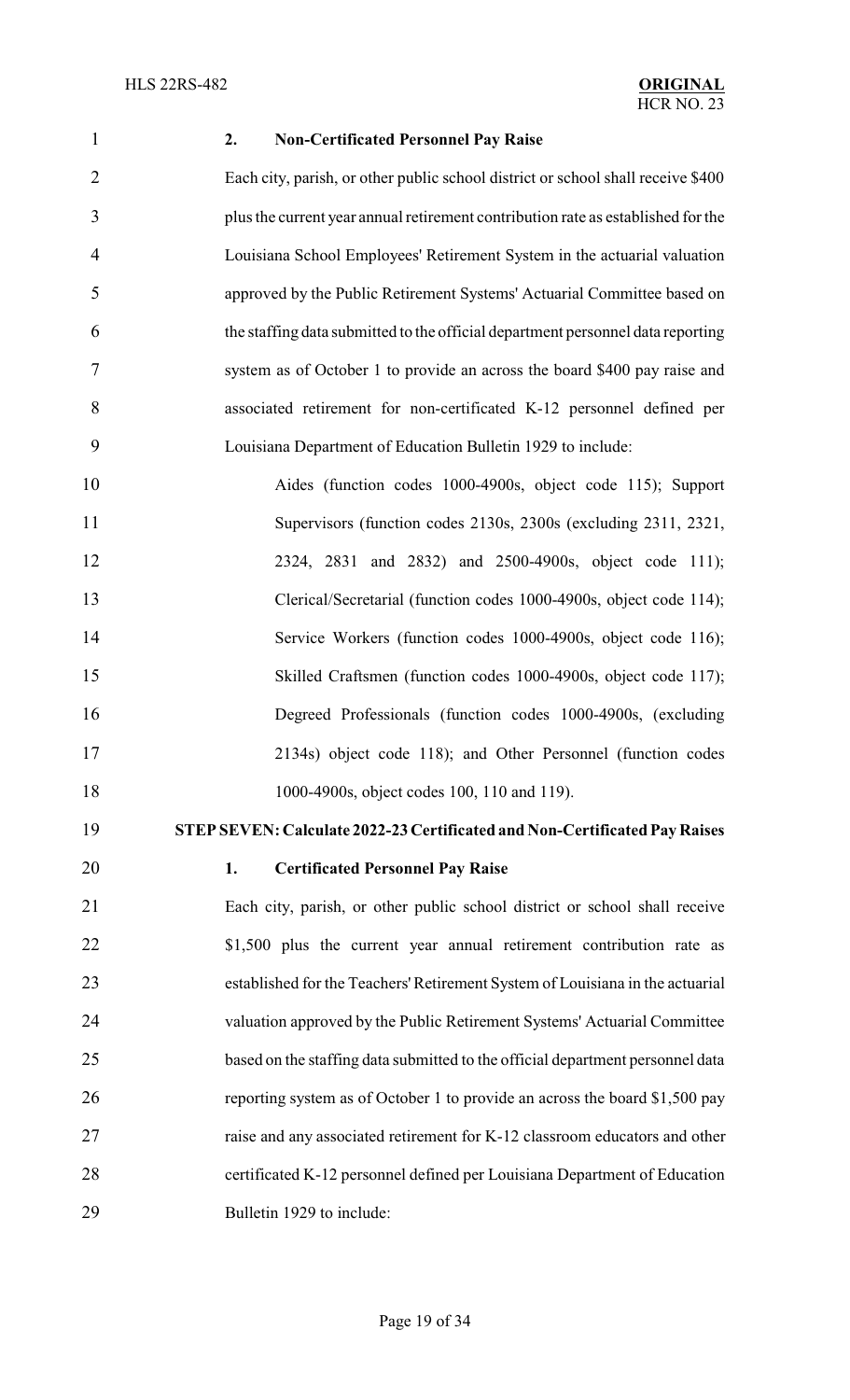| $\mathbf{1}$   | Teachers (all function codes 1000-2200s, object code 112);                       |
|----------------|----------------------------------------------------------------------------------|
| $\overline{2}$ | Therapists/Specialists/Counselors (function codes 1000-2200s, object             |
| 3              | code 113); School Site-based Principals, Assistant Principals, and               |
| 4              | Other School Administrators (function code 2400s, object code 111);              |
| 5              | Central Office Certificated Administrators (function codes 1000-2200             |
| 6              | & 2324, 2831, and 2832 (excluding 2130s), object code 111); School               |
| 7              | Nurses (function code 2134, object code 118); and Sabbaticals                    |
| 8              | (function codes 1000-2200s, 2134, and 2400s, object code 140).                   |
| 9              | 2.<br><b>Non-Certificated Personnel Pay Raise</b>                                |
| 10             | Each city, parish, or other public school district or school shall receive \$750 |
| 11             | plus the current year annual retirement contribution rate as established for the |
| 12             | Louisiana School Employees' Retirement System in the actuarial valuation         |
| 13             | approved by the Public Retirement Systems' Actuarial Committee based on          |
| 14             | the staffing data submitted to the official department personnel data reporting  |
| 15             | system as of October 1 to provide an across the board \$750 pay raise and        |
| 16             | associated retirement for non-certificated K-12 personnel defined per            |
| 17             | Louisiana Department of Education Bulletin 1929 to include:                      |
| 18             | Aides (function codes 1000-4900s, object code 115); Support                      |
| 19             | Supervisors (function codes 2130s, 2300s (excluding 2311, 2321,                  |
| 20             | 2324, 2831 and 2832) and 2500-4900s, object code 111);                           |
| 21             | Clerical/Secretarial (function codes 1000-4900s, object code 114);               |
| 22             | Service Workers (function codes 1000-4900s, object code 116);                    |
| 23             | Skilled Craftsmen (function codes 1000-4900s, object code 117);                  |
| 24             | Degreed Professionals (function codes 1000-4900s, (excluding                     |
| 25             | 2134s) object code 118); and Other Personnel (function codes                     |
| 26             | 1000-4900s, object codes 100, 110 and 119).                                      |
| 27             | <b>STEP EIGHT: Calculate Certificated Mentor Teacher Stipend Allocation</b>      |
|                |                                                                                  |

 The Louisiana teacher preparation model includes mentor teachers to support undergraduate year-long residents and post-baccalaureate certification residents. These mentor teachers are professionally trained, credentialed teachers with skills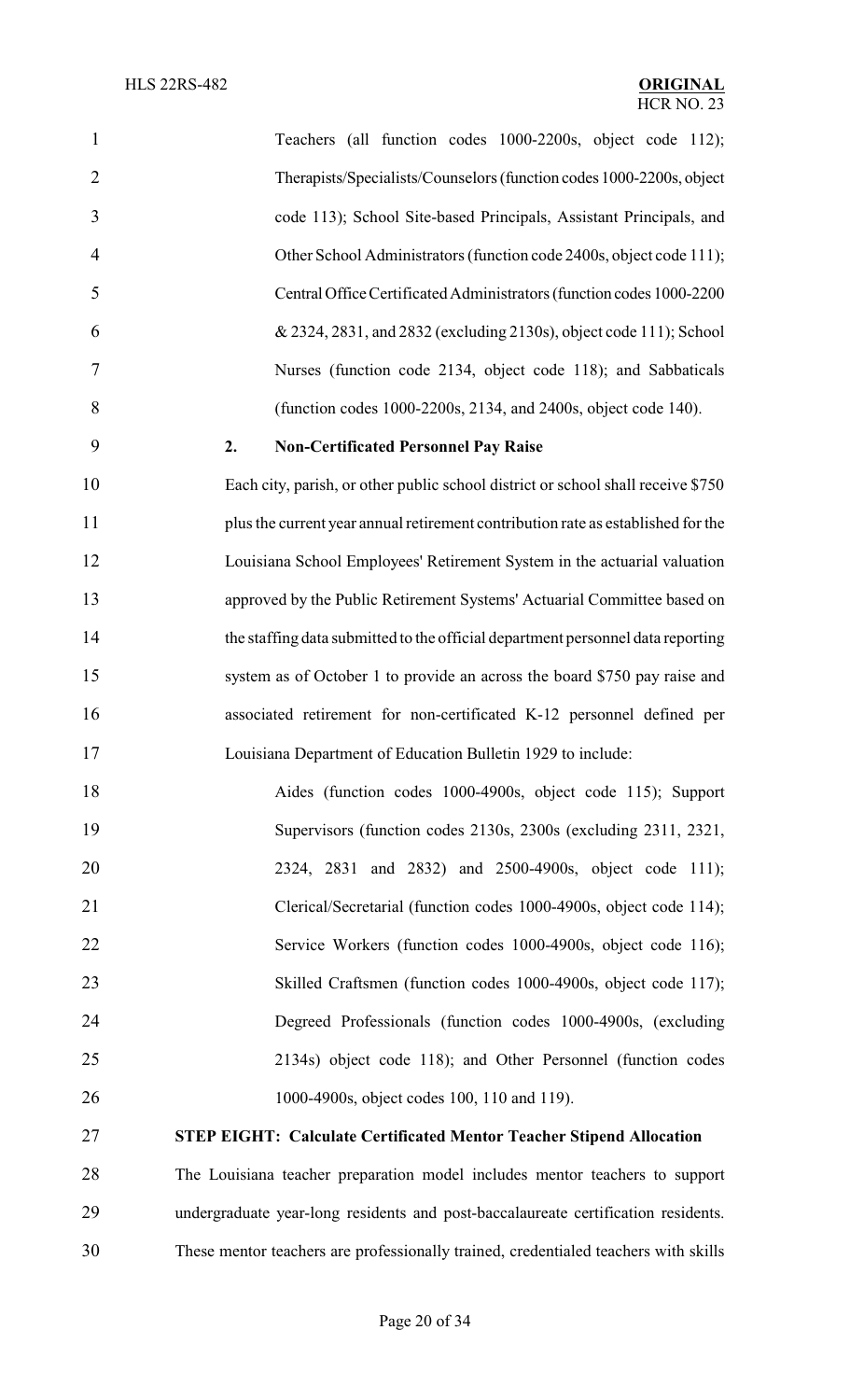| $\mathbf{1}$   | to support aspiring and new teachers. A \$2,000 stipend will be provided to city,     |
|----------------|---------------------------------------------------------------------------------------|
| $\overline{2}$ | parish, or other public school systems or schools for each employed certificated      |
| 3              | mentor teacher or teacher serving as the assigned mentor or record responsible for    |
| $\overline{4}$ | supporting undergraduate and post baccalaureate resident teachers. Each city, parish, |
| 5              | or other public school system or school shall receive an allocation equal to \$2,000  |
| 6              | multiplied by each certificated mentor teacher employed to support undergraduate      |
| 7              | or post baccalaureate residents as reported in the staffing data submitted to the     |
| 8              | official department personnel data reporting system as of October 1. School systems   |
| 9              | or schools receiving this funding allocation must provide the \$2,000 stipend to the  |
| 10             | qualifying mentor teacher(s).                                                         |
| 11             | <b>Allocations for Other Public Schools</b><br>2.                                     |
| 12             | STEP ONE: Louisiana State University, Southern University, and University             |
| 13             | of Louisiana at Lafayette Laboratory Schools                                          |
| 14             | <b>State Cost Allocation</b><br>1.                                                    |
| 15             | The February 1 Student Membership count at the Louisiana<br>a.                        |
| 16             | State University, Southern University, and University of                              |
| 17             | Louisiana at Lafayette Lab Schools shall be multiplied by the                         |
| 18             | Average State Cost Allocation Per Pupil to equal the                                  |
| 19             | Louisiana State University, Southern University, and                                  |
| 20             | University of Louisiana at Lafayette Lab Schools State Cost                           |
| 21             | Allocation.                                                                           |
| 22             | Funds appropriated for these schools shall be allocated to the<br>$\mathbf b$ .       |
| 23             | institution of higher education operating such a school. Each                         |
| 24             | such institution of higher education shall ensure the equitable                       |
| 25             | expenditure of such funds to operate such schools.                                    |
| 26             | <b>STEP TWO: Legacy Type 2 Charter Schools</b>                                        |
| 27             | A Legacy Type 2 Charter school is a Type 2 Charter school approved by the State       |
| 28             | Board of Elementary and Secondary Education before July 1, 2008.                      |
| 29             | <b>State Cost Allocation</b><br>1.                                                    |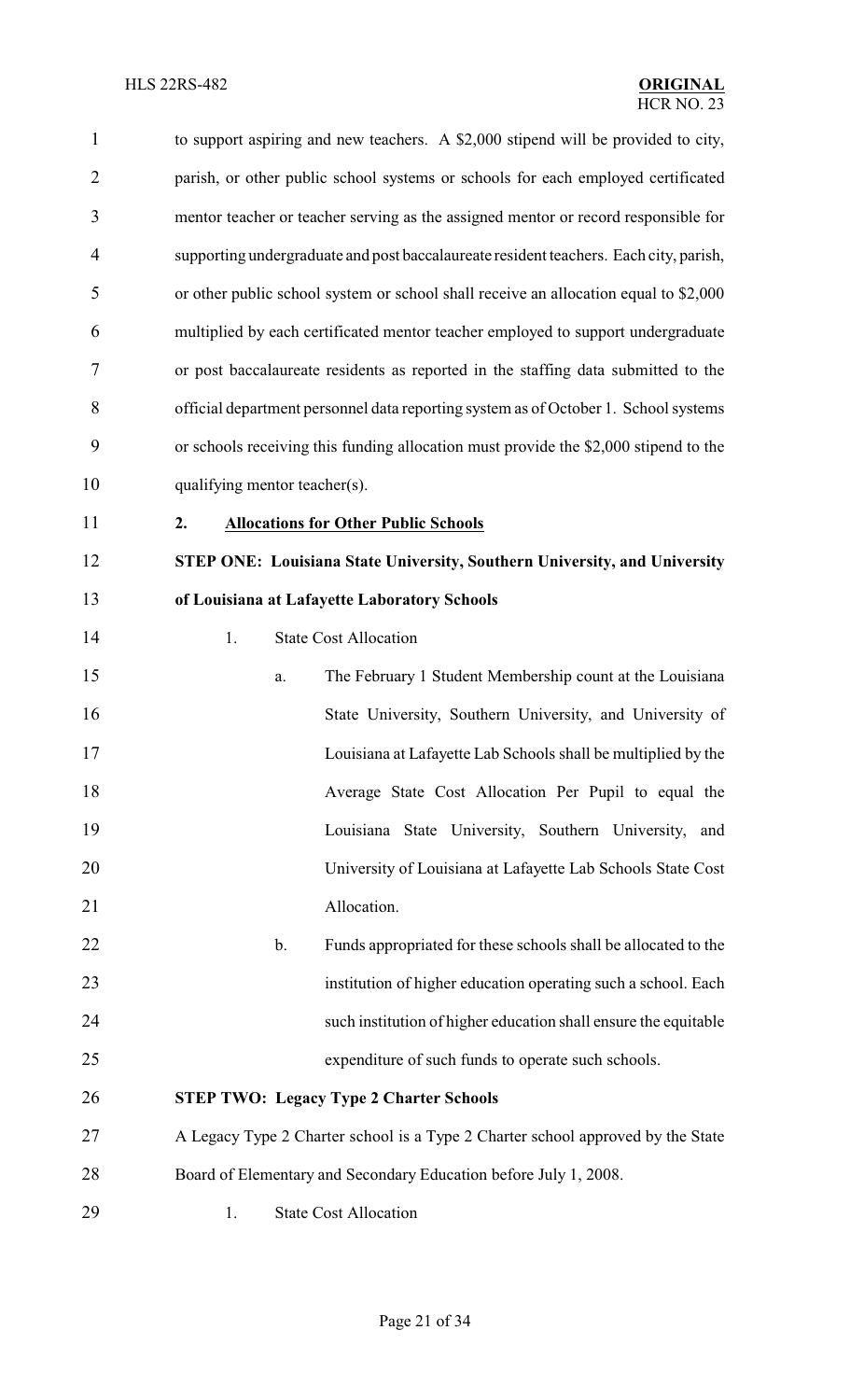| $\mathbf{1}$   |    | Any Legacy Type 2 Charter school shall annually be allocated<br>a.       |
|----------------|----|--------------------------------------------------------------------------|
| $\overline{2}$ |    | funds as determined by applying the formula contained in R.S.            |
| 3              |    | 17:3995.                                                                 |
| $\overline{4}$ |    | The State Cost Allocation equals the number of students<br>$\mathbf b$ . |
| 5              |    | multiplied by the State Per Pupil for the system where the student       |
| 6              |    | resides.                                                                 |
| 7              | 2. | <b>Local Cost Allocation</b>                                             |
| 8              |    | Any Legacy Type 2 Charter school shall annually be allocated<br>a.       |
| 9              |    | funds as determined by applying the formula contained in R.S.            |
| 10             |    | 17:3995.                                                                 |
| 11             |    | The Local Cost Allocation equals the number of students<br>$\mathbf b$ . |
| 12             |    | multiplied by the Local Per Pupil for the system where the student       |
| 13             |    | resides.                                                                 |
| 14             |    | For any student enrolled in a Legacy Type 2 Charter school,<br>c.        |
| 15             |    | the Local Cost Allocation shall be funded by the State.                  |
| 16             | 3. | The exclusion of any portion of local revenues specifically dedicated    |
| 17             |    | by the legislature or by voter approval to capital outlay or debt        |
| 18             |    | service shall be applicable only to a charter school housed in a         |
| 19             |    | facility or facilities provided by the district in which the charter     |
| 20             |    | school is located.                                                       |
| 21             |    | <b>STEP THREE: Office of Juvenile Justice (OJJ) Schools</b>              |
| 22             | 1. | Eligible Schools - Any elementary and secondary school operated by       |
| 23             |    | the Office of Juvenile Justice (OJJ) in a secure care facility shall be  |
| 24             |    | considered a public elementary or secondary school and, as such, the     |
| 25             |    | Office of Juvenile Justice (OJJ) shall be annually appropriated funds    |
| 26             |    | for these students.                                                      |
| 27             | 2. | Eligible Students - Each student counted in the prior year average       |
| 28             |    | daily membership, as defined by the State Board of Elementary and        |
| 29             |    | Secondary Education in the Student Membership Definition, is             |
| 30             |    | calculated by dividing the number of days the student is under the       |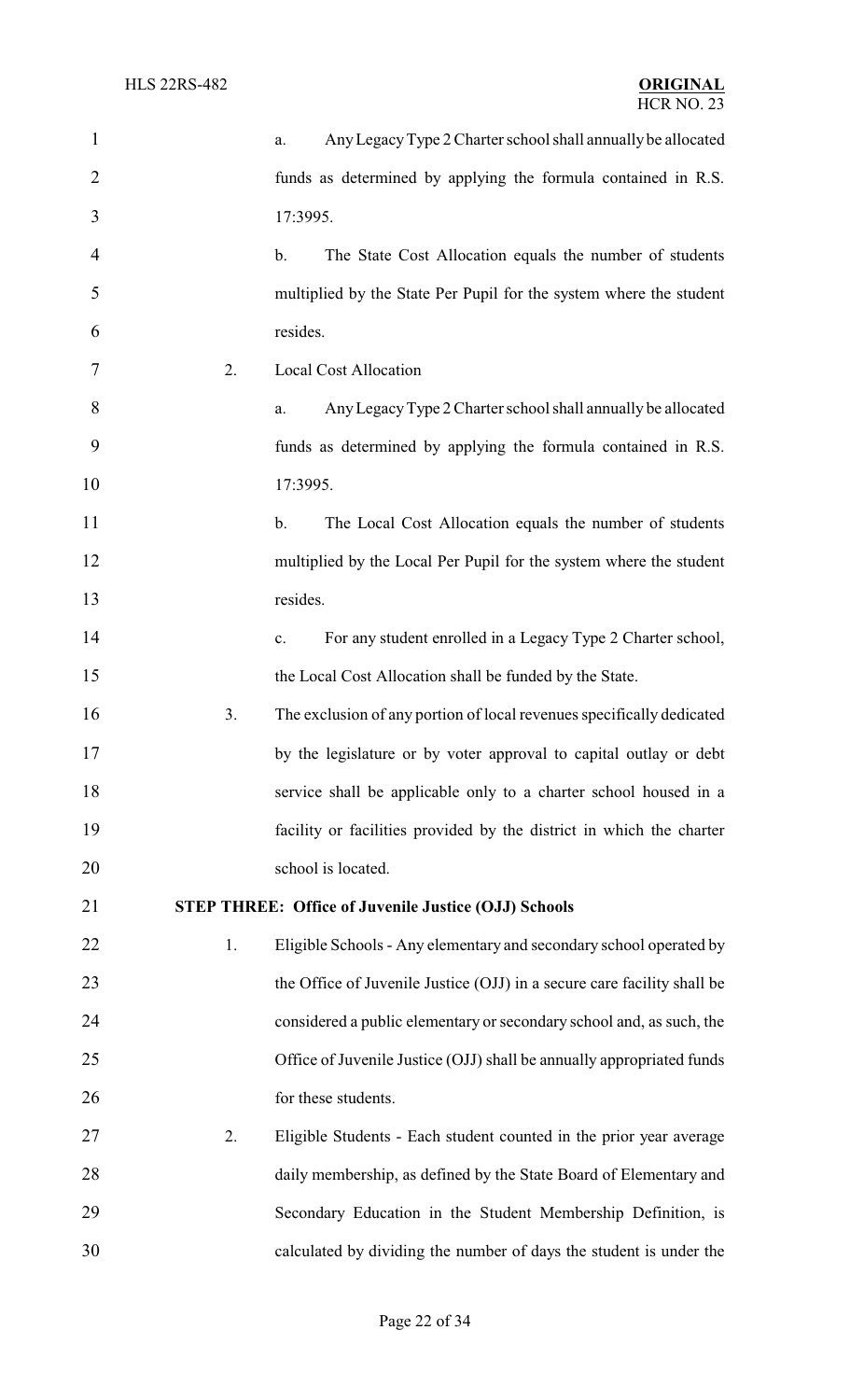| $\mathbf{1}$   |    | guidance and direction of teachers by the total instructional days       |
|----------------|----|--------------------------------------------------------------------------|
| $\overline{2}$ |    | during the specified school year.                                        |
| 3              | 3. | Allocation - The Office of Juvenile Justice (OJJ) shall annually be      |
| $\overline{4}$ |    | allocated funds for the eligible students. For each student enrolled in  |
| 5              |    | these schools, both a State Cost Allocation and a Local Cost             |
| 6              |    | Allocation shall be provided.                                            |
| 7              | 4. | <b>State Cost Allocation</b>                                             |
| 8              |    | The State Cost Allocation is equal to the State Cost Allocation<br>a.    |
| 9              |    | Per Pupil for the system where each student resided prior to             |
| 10             |    | adjudication multiplied by the prior year average daily membership       |
| 11             |    | of the Office of Juvenile Justice schools.                               |
| 12             |    | The State Cost Allocation Per Pupil allocation shall be<br>$\mathbf b$ . |
| 13             |    | adjusted based on a factor determined by the Louisiana Department        |
| 14             |    | of Education to provide for the differential in the number of            |
| 15             |    | educational days provided to the students in the custody of the Office   |
| 16             |    | of Juvenile Justice (OJJ).                                               |
| 17             |    | Additionally, the State Cost Allocation Per Pupil shall be<br>c.         |
| 18             |    | adjusted based on a factor determined by the Louisiana Department        |
| 19             |    | of Education to recognize the increased number of special education      |
| 20             |    | students in the Office of Juvenile Justice (OJJ) schools relative to the |
| 21             |    | state average special education student population.                      |
| 22             |    | The average daily membership will be reconciled on an<br>d.              |
| 23             |    | annual basis using the latest available data.                            |
| 24             | 5. | <b>Local Cost Allocation</b>                                             |
| 25             |    | Each student counted in the prior year average daily<br>a.               |
| 26             |    | membership, as defined by the State Board of Elementary and              |
| 27             |    | Secondary Education, shall be provided for and funded from the           |
| 28             |    | minimum foundation program a Local Cost Allocation Per Pupil             |
| 29             |    | equal to the Local Cost Allocation Per Pupil for the district where the  |
| 30             |    | student resided prior to adjudication.                                   |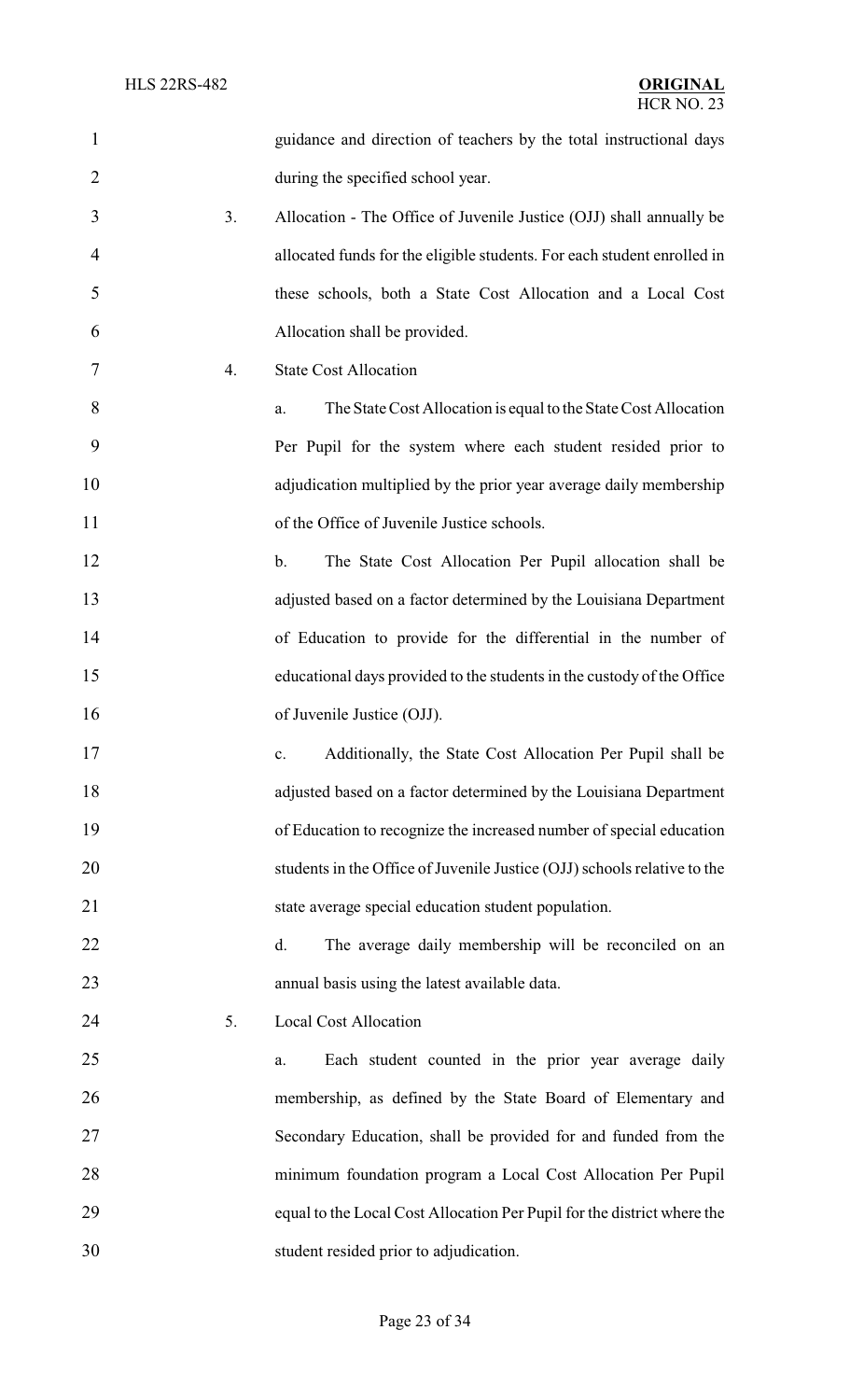| 1              |    | The Local Cost Allocation is equal to the Local Cost<br>$\mathbf b$ .    |
|----------------|----|--------------------------------------------------------------------------|
| $\overline{2}$ |    | Allocation Per Pupil for the system where each student resided prior     |
| 3              |    | to adjudication multiplied by the prior year average daily               |
| 4              |    | membership of the Office of Juvenile Justice schools.                    |
| 5              |    | For the purpose of the Local Cost Allocation Per Pupil, the<br>c.        |
| 6              |    | average daily membership of the Office of Juvenile Justice (OJJ)         |
| 7              |    | shall be included in the membership counts of the city, parish, or       |
| 8              |    | other local public school board in which the student resided prior to    |
| 9              |    | adjudication to the Office of Juvenile Justice.                          |
| 10             |    | d.<br>For a district(s) that shares local revenue, the allocation for    |
| 11             |    | the Office of Juvenile Justice will be completed before the              |
| 12             |    | calculation of local revenues.                                           |
| 13             |    | The Local Cost Allocation Per Pupil shall be funded with a<br>e.         |
| 14             |    | transfer of the MFP monthly amount representing the Local Cost           |
| 15             |    | Allocation Per Pupil from the city, parish, or other local public school |
| 16             |    | board in which the attending students resided prior to adjudication to   |
| 17             |    | the Office of Juvenile Justice (OJJ).                                    |
| 18             |    | f.<br>The average daily membership will be reconciled on an              |
| 19             |    | annual basis using the latest available data.                            |
| 20             | 3. | <b>Mid-Year Student Allocations</b>                                      |
| 21             |    | Student counts in October and February may result in<br>a.               |
| 22             |    | mid-year allocation adjustments for the following: city and parish       |
| 23             |    | school systems, Recovery School District, New Type 2 Charter             |
| 24             |    | schools, Legacy Type 2 Charter schools, Type 3B Charter schools,         |
| 25             |    | Louisiana State University, Southern University, and University of       |
| 26             |    | Louisiana at Lafayette Lab schools, Louisiana School for Math,           |
| 27             |    | Science and the Arts (LSMSA), New Orleans Center for Creative            |
| 28             |    | Arts (NOCCA), Thrive Academy, and Special School District (SSD).         |
| 29             |    | b.<br>If the current year October 1 Mid-Year Student Count is more       |
| 30             |    | or less than the prior year February 1 student count, an adjustment to   |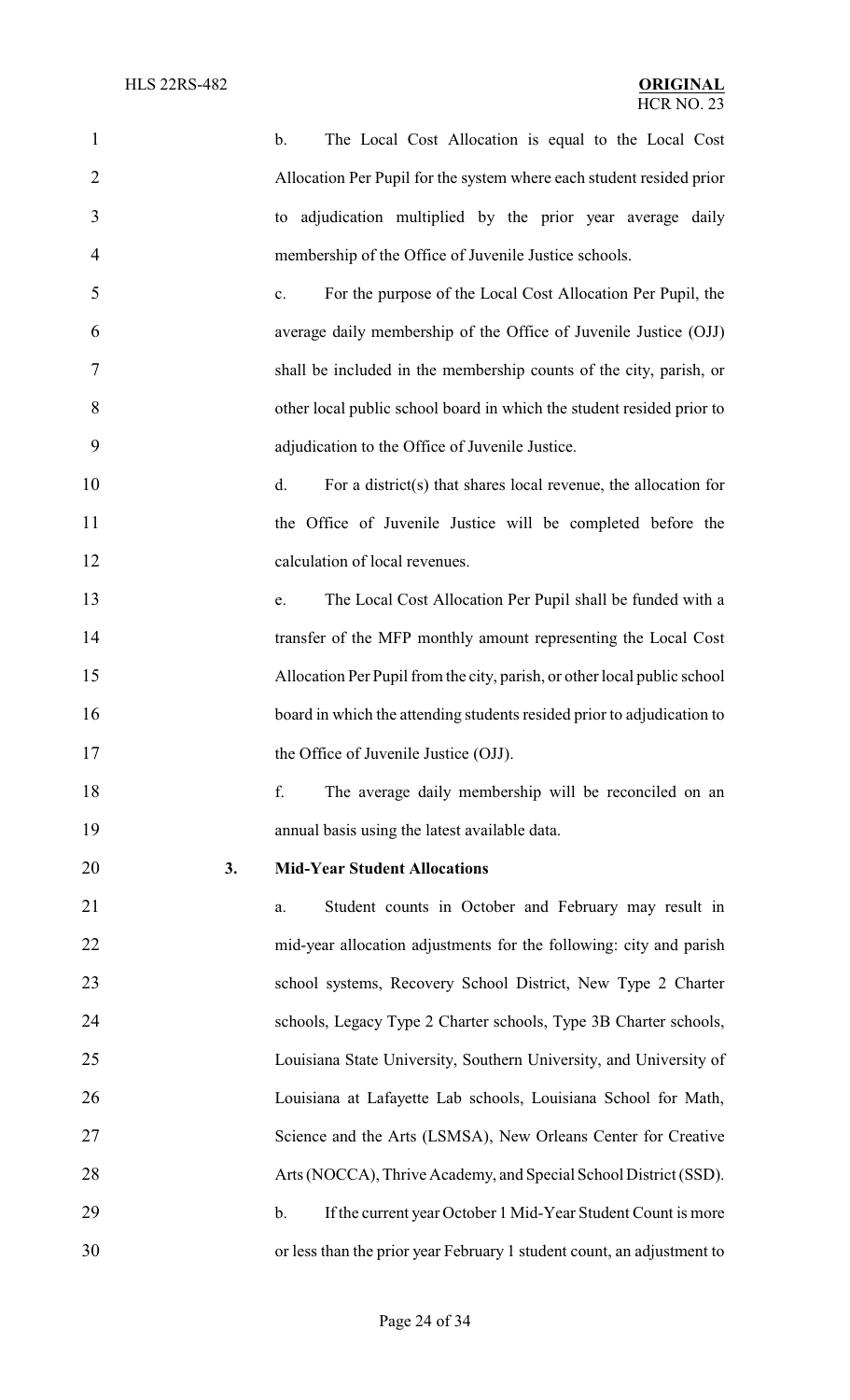| $\mathbf{1}$   | the current year allocation shall be made for each student gained or      |
|----------------|---------------------------------------------------------------------------|
| $\overline{2}$ | lost. The October adjustment equals the number of students gained         |
| 3              | or lost times the annual State Cost per pupil allocation amount for the   |
| $\overline{4}$ | system or school in which the change occurred. The February               |
| 5              | adjustment equals the number of students gained or lost times             |
| 6              | one-half of the State Cost per pupil allocation for the system or         |
| 7              | school in which the change occurred.                                      |
| 8              | Individual adjustments shall be made for increases or<br>c.               |
| 9              | decreases in the October or February Mid-Year Student Counts for          |
| 10             | the Recovery School District, the system of prior jurisdiction, and       |
| 11             | Type 5 Charter schools.                                                   |
| 12             | Mid-Year adjustments for the Recovery School District shall<br>d.         |
| 13             | utilize the final State Cost per pupil allocation for the system of prior |
| 14             | jurisdiction.                                                             |
| 15             | If the Recovery School District qualifies for an October<br>e.            |
| 16             | Mid-Year Adjustment to the State Cost per pupil allocation, a             |
| 17             | Mid-Year adjustment shall also be made to the Local Cost per pupil        |
| 18             | allocation for the system of prior jurisdiction. The October Local        |
| 19             | Cost per pupil allocation shall be recalculated based on updated          |
| 20             | revenue data for the system of prior jurisdiction. There shall be no      |
| 21             | recalculation of the Local Cost per pupil allocation in conjunction       |
| 22             | with the February 1 student count.                                        |
| 23             | f.<br>City, Parish, or Local public school systems or schools in the      |
| 24             | first year of operation are not eligible for an October Mid-Year          |
| 25             | However, their allocation will be finalized using<br>Adjustment.          |
| 26             | October 1 data. The newly opened city, parish, or local public school     |
| 27             | systems or schools will qualify for the February1 mid-year                |
| 28             | adjustment.                                                               |
| 29             | October and February Mid-Year Adjustments shall be<br>g.                  |
| 30             | combined and applied in the March through June payments.                  |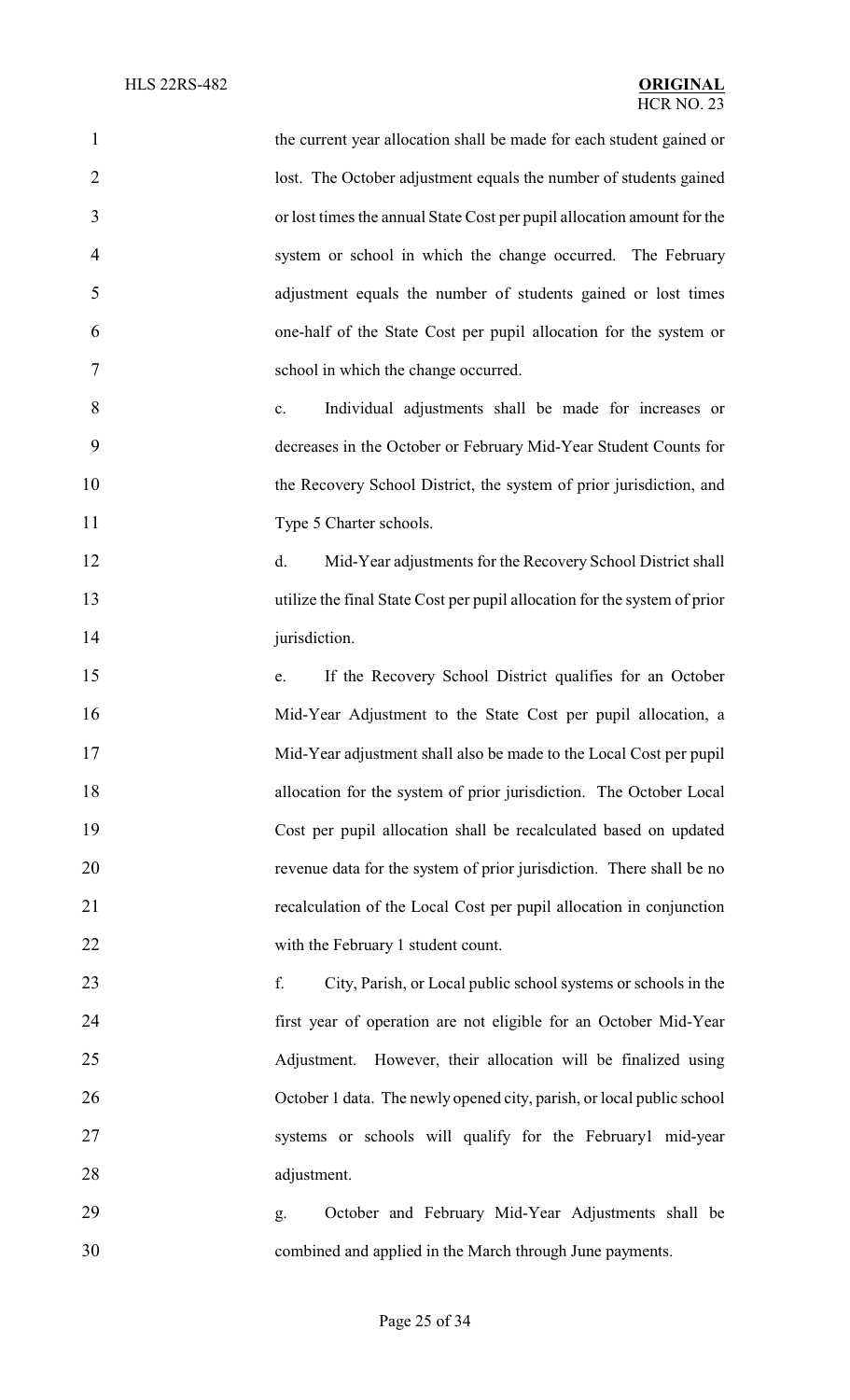| $\mathbf{1}$   |    | <b>Total MFP State Cost Allocation</b>                                |
|----------------|----|-----------------------------------------------------------------------|
| $\overline{2}$ |    | Formula:                                                              |
| 3              |    | <b>Total MFP State Cost Allocation</b>                                |
| $\overline{4}$ |    | <b>Equals</b>                                                         |
| 5              |    | <b>Level 1 State Cost Allocation</b>                                  |
| 6              |    | <b>Plus</b>                                                           |
| 7              |    | <b>Level 2 State Cost Allocation</b>                                  |
| 8              |    | <b>Plus</b>                                                           |
| 9              |    | <b>Level 3 State Cost Allocation</b>                                  |
| 10             |    | <b>Plus</b>                                                           |
| 11             |    | <b>Level 4 State Cost Allocation</b>                                  |
| 12             | П. | FORMULA CALCULATIONS FOR STATE-APPROVED PUBLIC                        |
| 13             |    | <b>SCHOOLS</b>                                                        |
| 14             | A. | <b>Recovery School District</b>                                       |
| 15             |    | <b>State Cost Allocation</b><br>1.                                    |
| 16             |    | Once all final calculations are made, the final State Cost<br>a.      |
| 17             |    | Allocation Per Pupil Amount for the city or parish school system      |
| 18             |    | which counted the Recovery School District students will be           |
| 19             |    | multiplied by the February 1 Recovery School District Student         |
| 20             |    | Membership Count to equal the Recovery School District State Cost     |
| 21             |    | Allocation.                                                           |
| 22             |    | $b$ .<br>In a system with one or more Type 3B charter schools, if the |
| 23             |    | Type 3B charter is not its own LEA, the local school system shall     |
| 24             |    | distribute minimum foundation program formula funds to each Type      |
| 25             |    | 3B charter school in the system pursuant to calculations determined   |
| 26             |    | by the Louisiana Department of Education. If the Type 3B charter is   |
| 27             |    | its own LEA, such payments shall be made to the Type 3B charter       |
| 28             |    | school by the Louisiana Department of Education. Such calculations    |
| 29             |    | shall include differentiated funding weights for certain students,    |
| 30             |    | including students identified as being eligible for special education |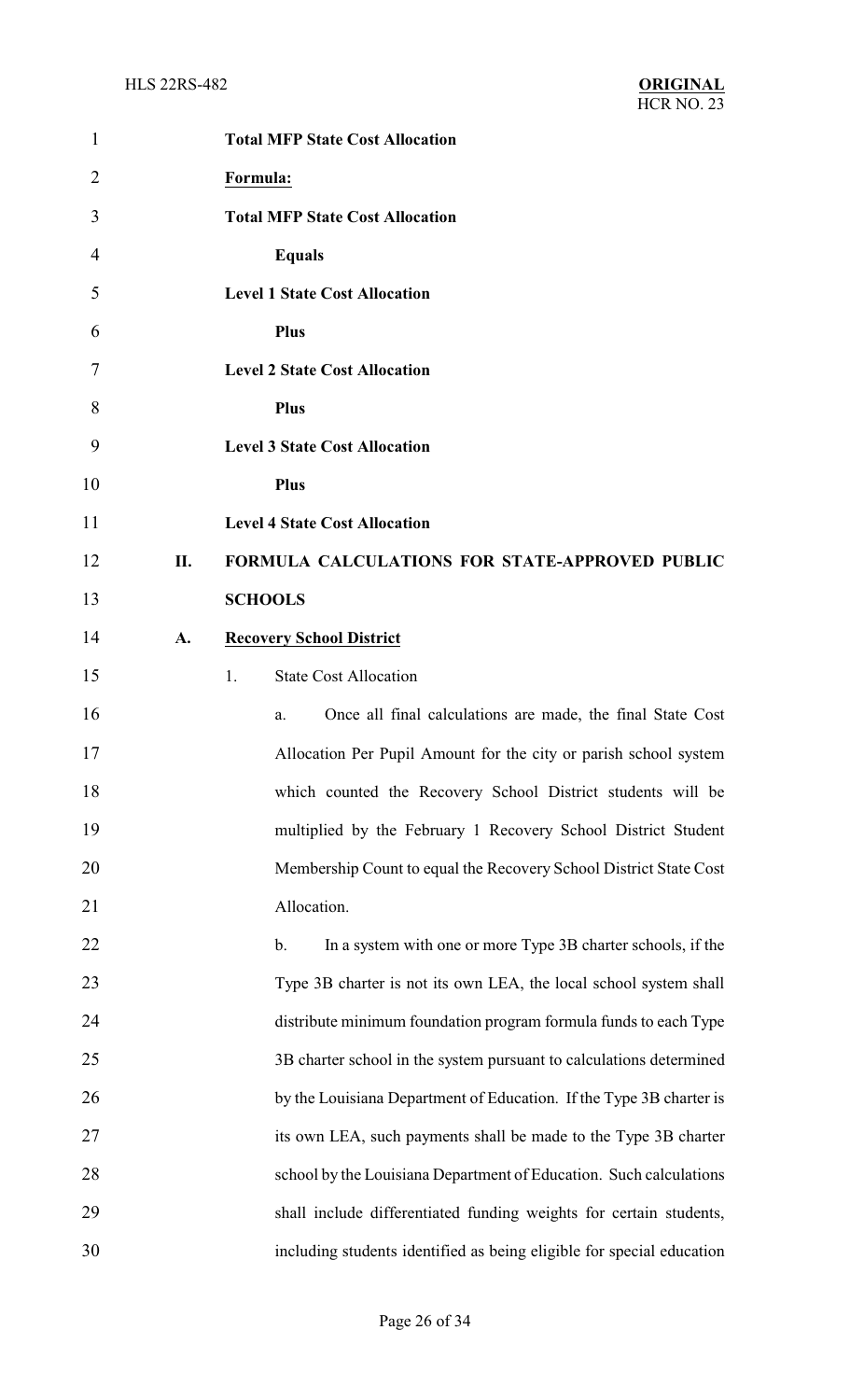| $\mathbf{1}$   | services. The calculations shall ensure equity so that each Type 3B              |
|----------------|----------------------------------------------------------------------------------|
| $\overline{2}$ | charter school in the system receives a per-pupil amount equal to the            |
| 3              | amount a Type 5 charter school located in the same parish or school              |
| $\overline{4}$ | system boundary would have received from the Recovery School                     |
| 5              | District (RSD).                                                                  |
| 6              | 2.<br><b>Local Cost Allocation</b>                                               |
| 7              | In addition to the State Cost Allocation, the Recovery School<br>a.              |
| 8              | District shall receive an applicable Local Cost Allocation.                      |
| 9              | Formula:                                                                         |
| 10             | <b>Local Cost Allocation Per Pupil</b>                                           |
| 11             | <b>Equals</b>                                                                    |
| 12             | Projected Local Revenues from District of Prior Jurisdiction                     |
| 13             | Divided by                                                                       |
| 14             | <b>Total School District Membership (Recovery School District Student</b>        |
| 15             | Membership Count plus Student Membership Count for the system of                 |
| 16             | prior jurisdiction plus New Type 2 Charter school students residing in           |
| 17             | the jurisdiction)                                                                |
| 18             | $\mathbf b$ .<br>To begin the fiscal year, the Local Cost allocation is based on |
| 19             | eligible projected local revenues for the most recent prior fiscal year          |
| 20             | from the city or parish school district that had jurisdiction of the             |
| 21             | school prior to its transfer.                                                    |
| 22             | For purposes of the Recovery School District calculation,<br>$\mathbf{c}$ .      |
| 23             | local revenue is defined to include revenue from the following                   |
| 24             | sources, excluding any portion which has been specifically dedicated             |
| 25             | by the legislature or by voter approval to capital outlay or debt                |
| 26             | service, per the definitions in the Annual Financial Report (AFR) and            |
| 27             | the Louisiana Accounting and Uniform Governmental Handbook as                    |
| 28             | reported to the Louisiana Department of Education:                               |
| 29             | 1. Sales and use taxes, less any tax collection fee paid by the                  |
| 30             | school system                                                                    |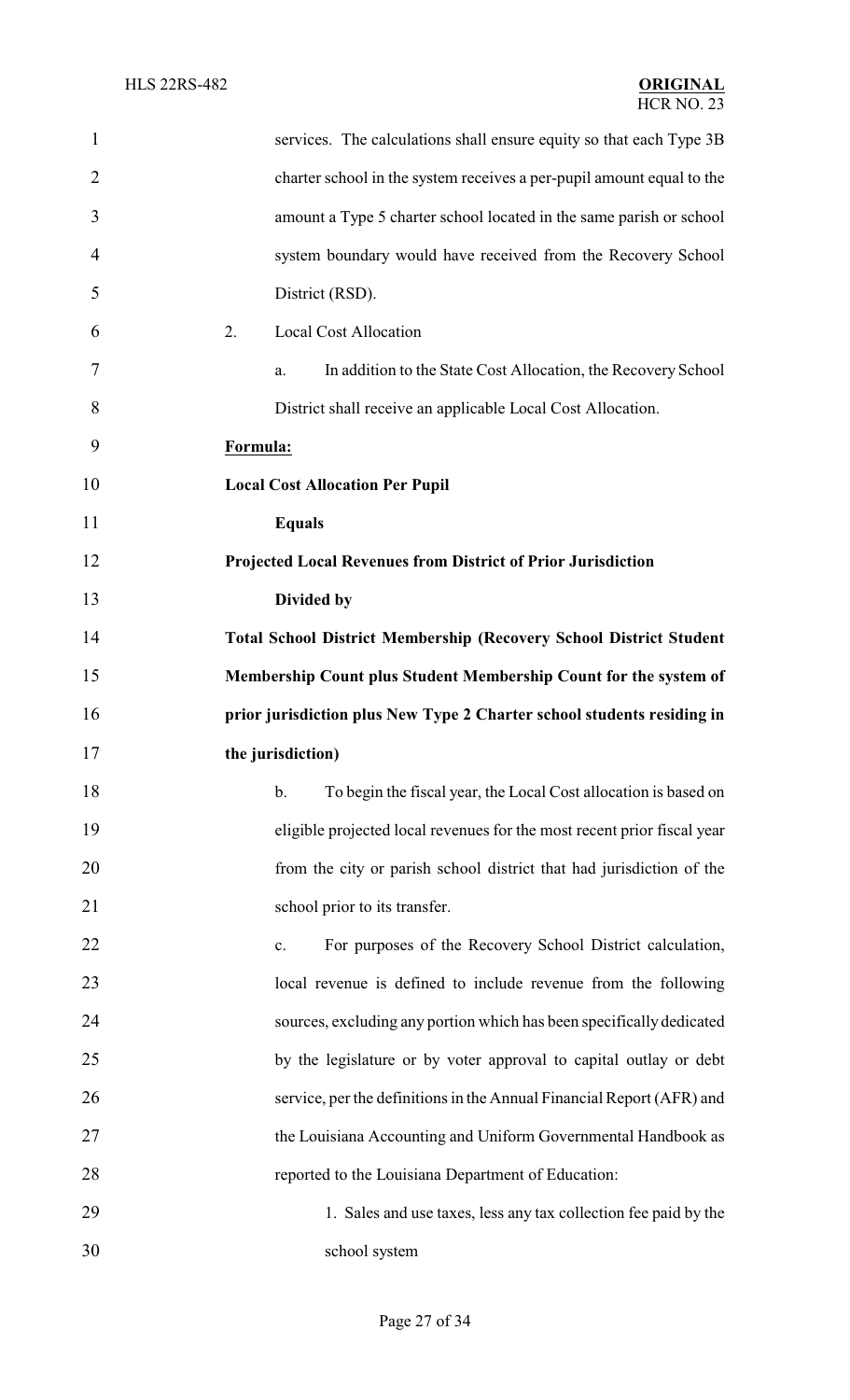| $\mathbf{1}$   | 2. Ad valorem taxes, less any tax collection fee paid by the             |
|----------------|--------------------------------------------------------------------------|
| $\overline{2}$ | school system                                                            |
| 3              | 3. Earnings from sixteenth section lands owned by the school             |
| $\overline{4}$ | system                                                                   |
| 5              | The exclusion of any portion of local revenues specifically<br>d.        |
| 6              | dedicated by the legislature or by voter approval to capital outlay or   |
| 7              | debt service shall be applicable only to a charter school housed in a    |
| 8              | facility or facilities provided by the system in which the charter       |
| 9              | school is located.                                                       |
| 10             | The projected local revenues shall be divided by the Total<br>e.         |
| 11             | School District Membership Count including the Recovery School           |
| 12             | District Student Membership Count, both operated and charter             |
| 13             | schools, plus the Student Membership Count of the system of prior        |
| 14             | jurisdiction. If any New Type 2 Charter School student resides           |
| 15             | within the physical boundaries of the system of prior jurisdiction, this |
| 16             | school the student attends shares in the local revenues of the system    |
| 17             | of prior jurisdiction. As a result, the New Type 2 Charter School        |
| 18             | Student Membership Count of the students residing in the jurisdiction    |
| 19             | will be added to the Recovery School District and the system of prior    |
| 20             | jurisdiction Student Membership Count.                                   |
| 21             | f.<br>The Local Cost Allocation for the Recovery School District         |
| 22             | is determined by multiplying the local revenue per pupil times the       |
| 23             | number of Recovery School District students used in the MFP final        |
| 24             | allocation.                                                              |
| 25             | Formula:                                                                 |
| 26             | <b>Local Cost Allocation</b>                                             |
| 27             | <b>Equals</b>                                                            |
| 28             | Projected Local Revenues from District of Prior Jurisdiction Per Pupil   |
| 29             | <b>Multiplied By</b>                                                     |
| 30             | <b>Recovery School District Student Membership Count</b>                 |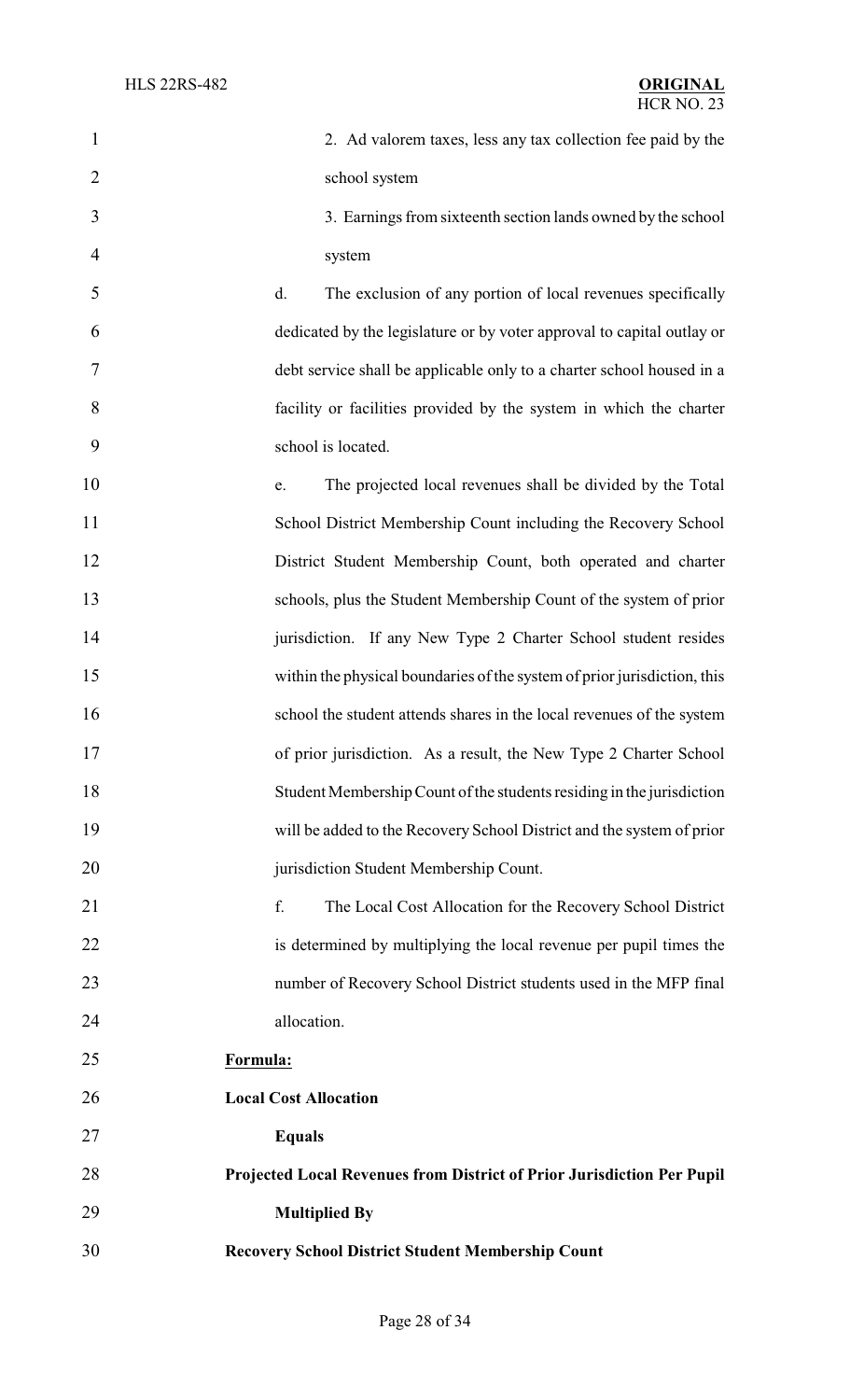| $\mathbf{1}$   |           | Once the local amount is determined, it is adjusted to a<br>g.                    |
|----------------|-----------|-----------------------------------------------------------------------------------|
| $\overline{2}$ |           | monthly amount that is transferred from the MFP monthly allocation                |
| 3              |           | of the city, parish, or other local public school board of prior                  |
| $\overline{4}$ |           | jurisdiction to the Recovery School District.                                     |
| 5              |           | Based on the October 1 Student Membership Count, the local<br>h.                  |
| 6              |           | revenue allocation per student will be recalculated and there will be             |
| 7              |           | a corresponding adjustment in the local revenue allocation. No                    |
| 8              |           | recalculation of the local revenues per student will occur as a result            |
| 9              |           | of the February 1 Student Count adjustment.                                       |
| 10             |           | i.<br>During the third quarter of the fiscal year, the local revenue              |
| 11             |           | allocation per student shall be adjusted to reflect actual prior year             |
| 12             |           | local revenue data.                                                               |
| 13             |           | A final reconciliation will occur based upon the receipt of the<br>$\mathbf{i}$ . |
| 14             |           | annual audited financial statements of the system of prior                        |
| 15             |           | jurisdiction. If an increase or decrease in local revenue collections             |
| 16             |           | exists, the state superintendent may establish a payment schedule. In             |
| 17             |           | the event that the fiscal status of the system of prior jurisdiction or           |
| 18             |           | the Recovery School District changes during the fiscal year or on or              |
| 19             |           | before the final reconciliation, the state superintendent may adjust the          |
| 20             |           | local revenue based on the revenues identified.                                   |
| 21             | 3.        | Monies appropriated to the Recovery School District, except for                   |
| 22             |           | administrative costs, that are attributable to the transfer of a school from a    |
| 23             |           | prior school system and monies allocated or transferred from the prior system     |
| 24             |           | to the Recovery School District shall be expended solely on the operation of      |
| 25             |           | schools transferred from the prior system to the jurisdiction of the Recovery     |
| 26             |           | School District.                                                                  |
| 27             | <b>B.</b> | <b>New Type 2 Charter Schools</b>                                                 |
| 28             |           | A New Type 2 Charter school is a Type 2 Charter school approved after July 1,     |
| 29             |           | 2008, by the State Board of Elementary and Secondary Education.                   |
| 30             | 1.        | <b>State Cost Allocation</b>                                                      |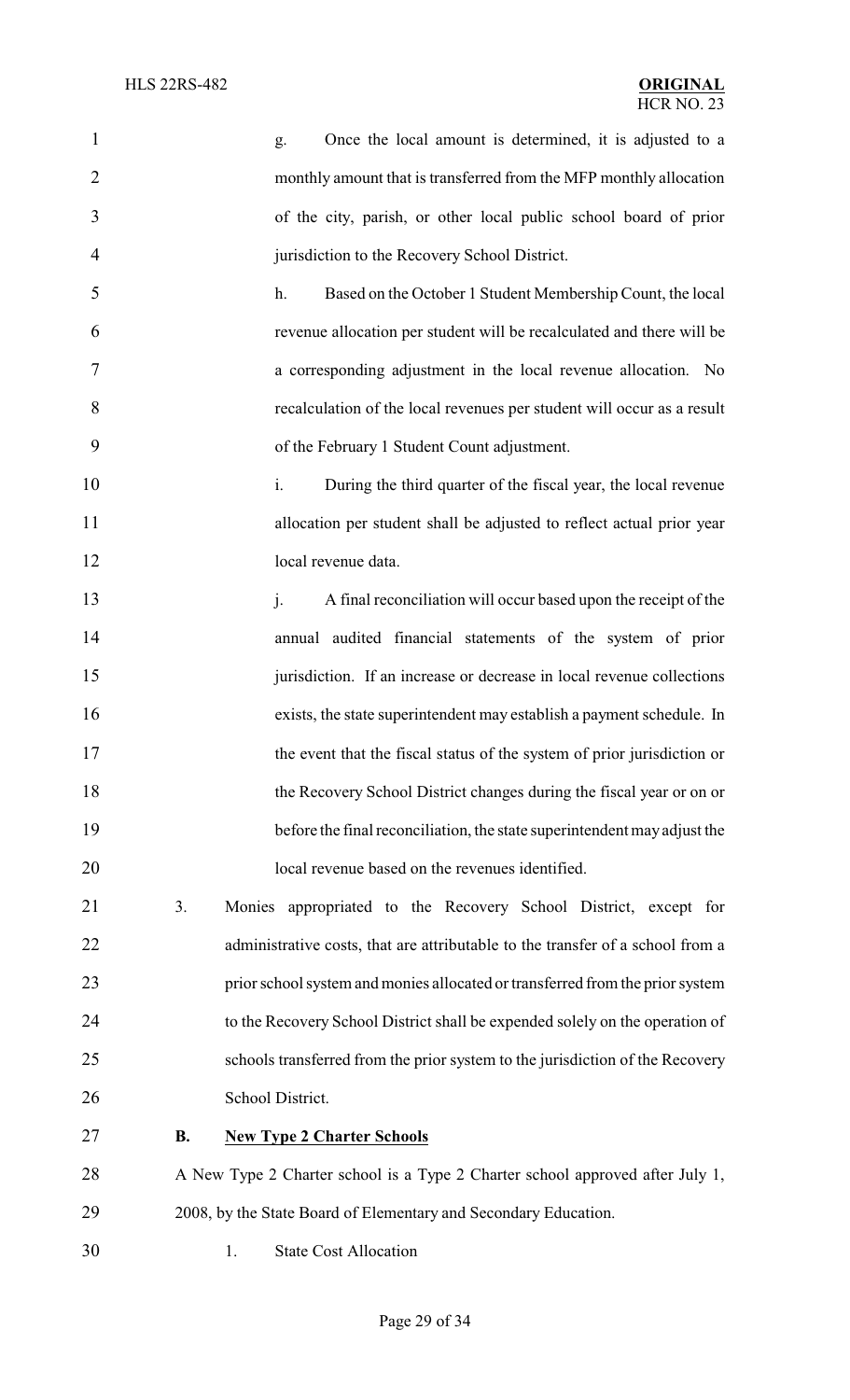| $\mathbf{1}$   | Any New Type 2 Charter School shall annually be provided<br>a.             |
|----------------|----------------------------------------------------------------------------|
| $\overline{2}$ | a State Cost Allocation as determined by applying the formula              |
| 3              | contained in R.S. 17:3995.                                                 |
| $\overline{4}$ | The State Cost Allocation equals the number of students<br>$\mathbf b$ .   |
| 5              | multiplied by the State Cost Allocation Per Pupil for the system in        |
| 6              | which the student resides.                                                 |
| 7              | Mid-Year Adjustments shall adhere to the guidelines<br>c.                  |
| 8              | established in this document.                                              |
| 9              | 2.<br><b>Local Cost Allocation</b>                                         |
| 10             | Any New Type 2 Charter school shall annually be provided<br>a.             |
| 11             | a Local Cost Allocation by applying the formula contained in R.S.          |
| 12             | 17:3995.                                                                   |
| 13             | The Local Cost Allocation equals the number of students<br>$\mathbf{b}$ .  |
| 14             | multiplied by the Local Cost Allocation Per Pupil for the system in        |
| 15             | which the student resides.                                                 |
| 16             | One exception to R.S. 17:3995 is that the Local Cost<br>$\mathbf{c}$ .     |
| 17             | allocation will be funded with a transfer of the MFP monthly amount        |
| 18             | representing the Local Cost Allocation from the city or parish school      |
| 19             | system in which the attending students reside.                             |
| 20             | The city or parish where students attending the New Type 2<br>d.           |
| 21             | Charter school reside is the local taxing authority and shall provide      |
| 22             | the local support for the students.                                        |
| 23             | Mid-Year Adjustments will adhere to the guidelines<br>e.                   |
| 24             | established in this document.                                              |
| 25             | 3. Virtual Charter schools may receive, as approved by the State Board of  |
| 26             | Elementary and Secondary Education, a lesser percentage of the state and   |
| 27             | local amount calculated in R.S. 17:3995.                                   |
| 28             | Where student attendance is from multiple school systems, the<br>4.        |
| 29             | Department of Education shall determine the Local Cost Allocation based on |
| 30             | students reported by the schools. The student membership count of the New  |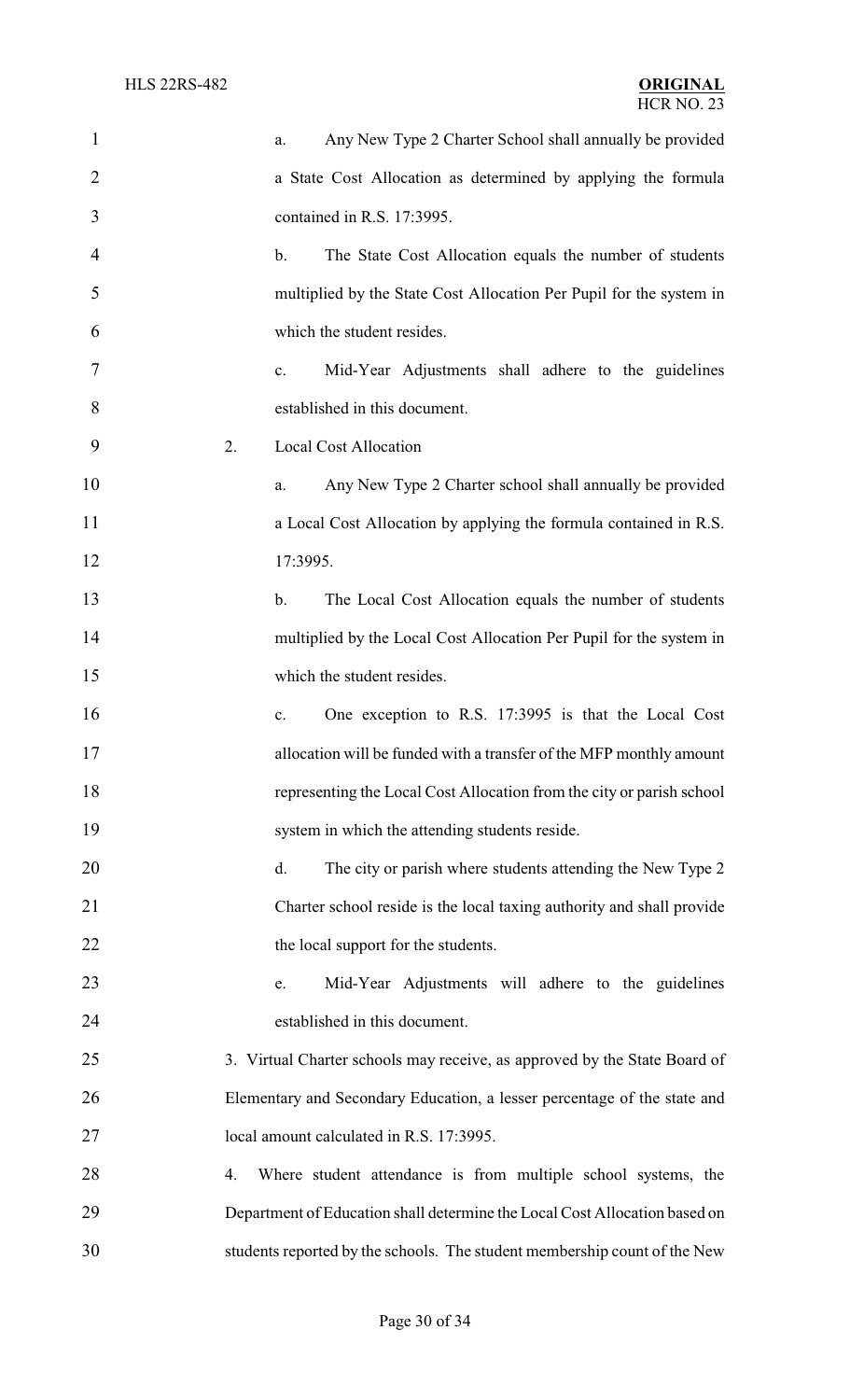| $\mathbf{1}$   |                | Type 2 charter schools shall be included in the membership count of the city    |
|----------------|----------------|---------------------------------------------------------------------------------|
| $\overline{2}$ |                | or parish school board in which the student resides to determine the Local      |
| 3              |                | Cost Allocation.                                                                |
| 4              |                | 5. In the first year of operation, a New Type 2 Charter school shall be         |
| 5              |                | allocated funding based on an estimated student count since a February 1        |
| 6              |                | student count does not exist. The allocation will be finalized based on the     |
| 7              |                | October 1 student count.                                                        |
| 8              |                | 6. The exclusion of any portion of local revenues specifically dedicated by     |
| 9              |                | the legislature or by voter approval to capital outlay or debt service shall be |
| 10             |                | applicable only to a charter school housed in a facility or facilities provided |
| 11             |                | by the district in which the charter school is located.                         |
| 12             | $\mathbf{C}$ . | Louisiana School for Math, Science, and the Arts (LSMSA), New                   |
| 13             |                | <b>Orleans Center for Creative Arts (NOCCA), Thrive Academy, and</b>            |
| 14             |                | <b>Special School District (SSD).</b>                                           |
| 15             |                | 1. The Louisiana School for Math, Science and the Arts (LSMSA),                 |
| 16             |                | New Orleans Center for Creative Arts (NOCCA), Thrive Academy,                   |
| 17             |                | and Special School District (SSD) shall be provided both a State and            |
| 18             |                | Local Cost allocation.                                                          |
| 19             |                | 2. State Cost Allocation                                                        |
| 20             |                | a. The State Cost Allocation shall be based on the State Cost                   |
| 21             |                | Allocation Per Pupil for the city or parish school system                       |
| 22             |                | where the attending students reside.                                            |
| 23             |                | 3. Local Cost Allocation                                                        |
| 24             |                | a. The Local Cost Allocation will be based on the Local Cost                    |
| 25             |                | Allocation for the city or parish school system where the                       |
| 26             |                | attending students reside.                                                      |
| 27             |                | b. For any student enrolled in LSMSA, NOCCA, Thrive                             |
| 28             |                | Academy, or SSD, the Local Cost Allocation Per Pupil shall                      |
| 29             |                | be funded by the State.                                                         |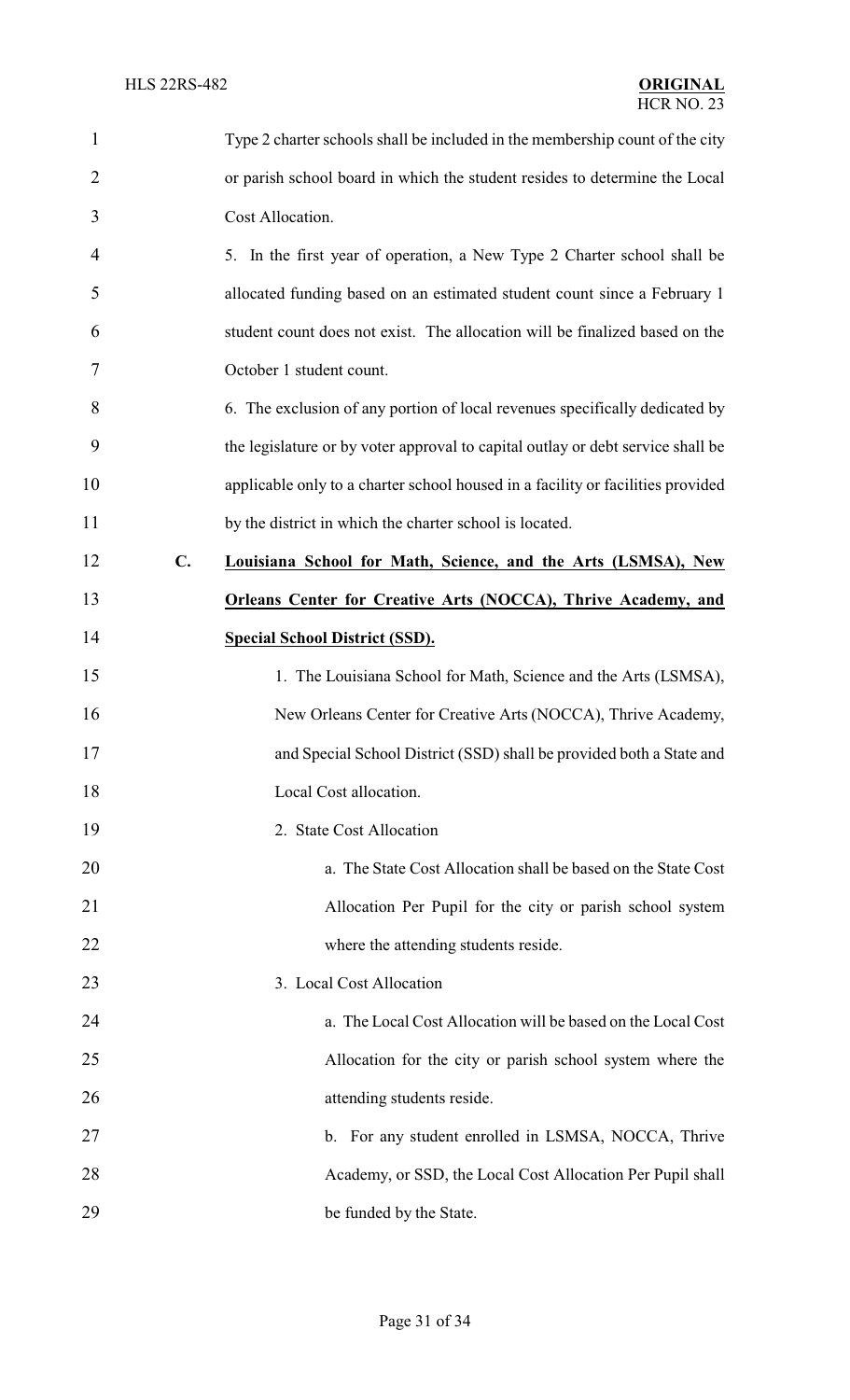| $\mathbf{1}$   |     | c. Where student attendance is from multiple school systems,                    |
|----------------|-----|---------------------------------------------------------------------------------|
| $\overline{2}$ |     | the Department of Education shall determine the Local Cost                      |
| 3              |     | Allocation based on students reported by the schools.                           |
| $\overline{4}$ | Ш.  | <b>FORMULA PROCEDURES</b>                                                       |
| 5              | A.  | <b>Preliminary Allocation</b>                                                   |
| 6              |     | The Minimum Foundation Program formula for the upcoming<br>1.                   |
| 7              |     | fiscal year adopted by the State Board of Elementary and Secondary              |
| 8              |     | Education, along with a preliminary allocation schedule representing            |
| 9              |     | the estimated cost of the proposed formula, shall be submitted to the           |
| 10             |     | Joint Legislative Committee on the Budget and to the House and                  |
| 11             |     | Senate Education Committees for consideration no later than                     |
| 12             |     | March 15.                                                                       |
| 13             |     | 2.<br>This preliminary allocation shall utilize student and other               |
| 14             |     | input data available at the time.                                               |
| 15             |     | <b>B. Final Allocation</b>                                                      |
| 16             |     | Final allocations for the fiscal year in which the formula takes effect will be |
| 17             |     | determined no later than June 30 of the preceding fiscal year. The latest       |
| 18             |     | available data will be utilized to calculate the final allocation except that   |
| 19             |     | student count estimates will be utilized for school systems or charter schools  |
| 20             |     | opening for the first time in the fiscal year beginning July 1. For first-year  |
| 21             |     | city, parish, or other public school systems or schools, the final allocation   |
| 22             |     | will be based on the October 1 count, once available.                           |
| 23             | IV. | <b>FORMULA PAYMENTS</b>                                                         |
| 24             |     | <b>A. Payment Procedures</b>                                                    |
| 25             |     | The Total MFP State Cost Allocation for city, parish, and other school          |
| 26             |     | systems and schools will be converted to monthly payments from July             |
| 27             |     | through June each year except payments will be made on Level 4 allocations      |
| 28             |     | as data becomes available.                                                      |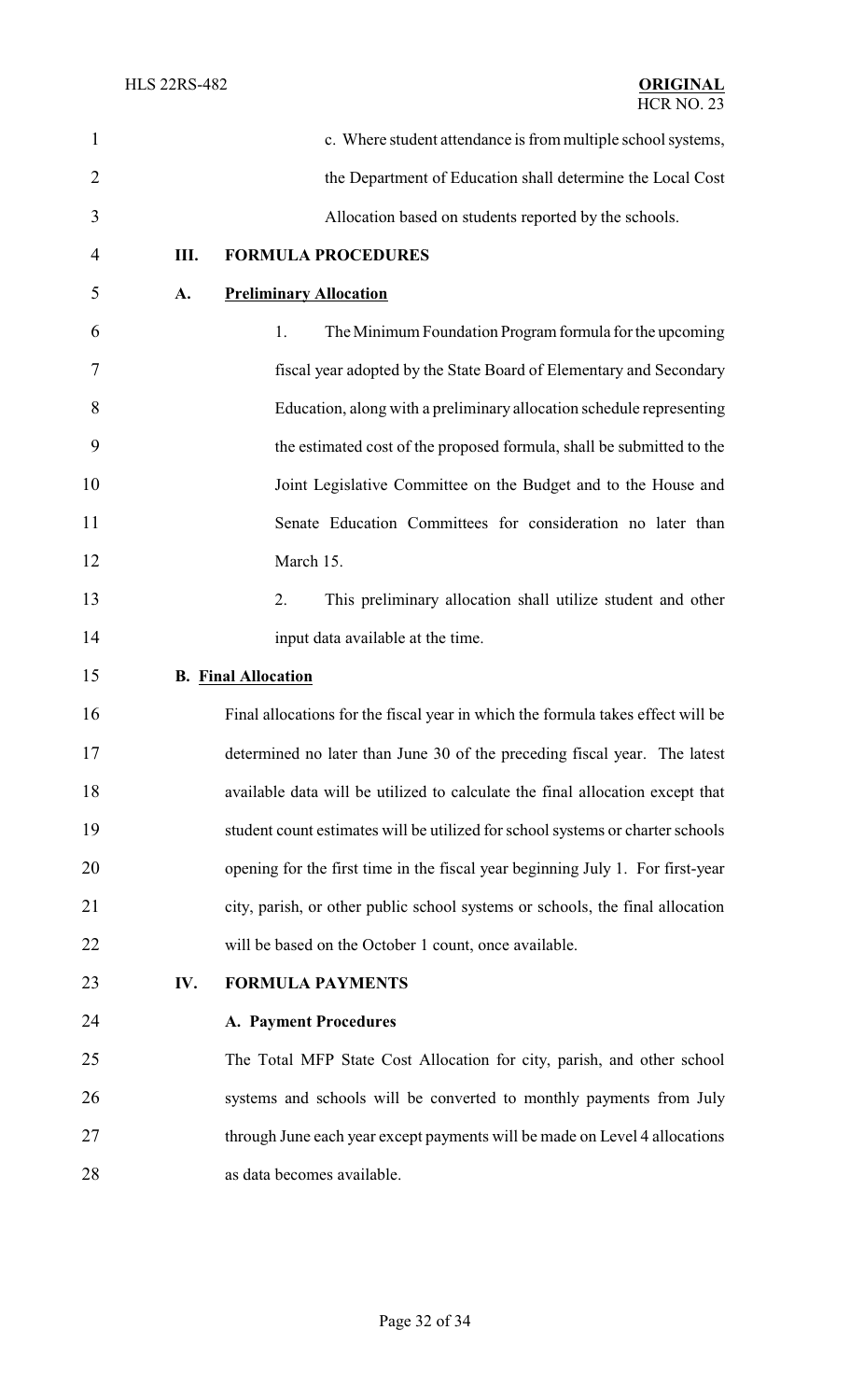# **B. Requested Payment Adjustments** If the city, parish, or other school systems and schools have documented growth in students prior to the actual Mid-Year Student Counts in October and February, a temporary change to the final allocation may be requested. The State Superintendent is authorized to approve or deny this revision. 1. Sufficient documentation will be requested to substantiate this requested allocation adjustment. 2. The adjusted allocation will remain in effect until the actual October or February Mid-Year Student Count. Once the Mid-Year Student Count is final, reconciliation will be completed and payments 11 adjusted accordingly. **C. Payment Adjustments for Audit Findings** Review and/or audit of the systems' or schools' data used in determining their Minimum Foundation Program allocation may result in changes in final statistical information. The Minimum Foundation Program allocation adjustments necessary as a result of these audit findings will be made in the following school year. These adjustments are applicable to the following: city or parish school systems, Recovery School District, Type 2 Charter schools, Type 3B Charter schools, Louisiana State University, Southern University, and University of Louisiana at Lafayette Lab schools, Office of Juvenile Justice (OJJ) schools, Louisiana School for Math, Science and the Arts (LSMSA), New Orleans Center for Creative Arts (NOCCA), Thrive Academy, and Special School District (SSD). **V. 70% EXPENDITURE REQUIREMENT** To provide for appropriate accountability of state funds while providing city, parish, or local public school systems or other public schools flexibility in determining specific expenditures, city, parish, or local public schoolsystems or other public schools must ensure that at least 70% of the city, parish, or local public school system or other public school general fund expenditures are in the areas of instruction and school administration at the school